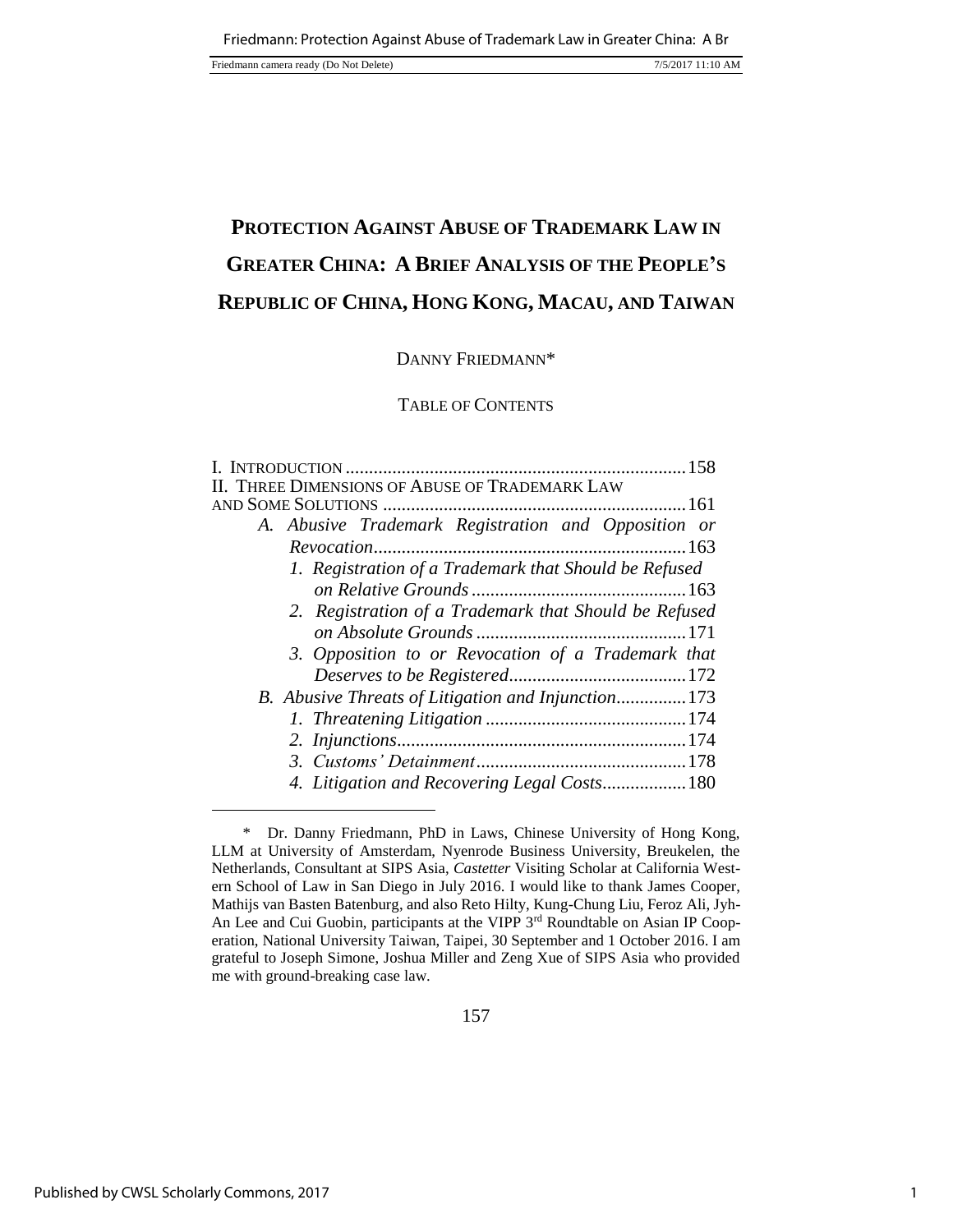| Friedmann camera ready (Do Not Delete) |  | 7/5/2017 11:10 AM |
|----------------------------------------|--|-------------------|
|----------------------------------------|--|-------------------|

| C. Abusive Use of Well-Known Trademarks  183             |  |
|----------------------------------------------------------|--|
| 1. What Qualifies as a Well-Known Trademark185           |  |
| D. Beyond Trademark Provisions Protecting Against Abuse: |  |
|                                                          |  |
|                                                          |  |

#### I. INTRODUCTION

*Abusive use of trademark law: the mere continuation of competition by other means?*<sup>1</sup>

To what extent should trademark proprietors in Greater China be allowed to use the legitimate means available to them to dominate the market place by eliminating their competitors? In other words, when does registration, use, or litigation of trademarks become abusive?<sup>2</sup> Professor Michael Geist rightly remarked that "intellectual property and innovation are often linked in policy discussions, but that the abuse of IP rules has garnered less attention."<sup>3</sup> This is *a fortiori* the case for abusive use of trademark law in Greater China. This article's purpose is to inform its audience about the dearth of scholarship regarding abuse of trademark law and to commence discourse on the subject. It will do so by analyzing The People's Republic of China (PRC), The Macau Special Administrative Region of China (Macau), and Taiwan, three different civil law jurisdictions; and, Hong Kong Special Administrative Region of China (Hong Kong), a common law jurisdiction.

One can observe a trend in international treaties of obliging members to prevent the abuse of intellectual property rights. In the Paris

<sup>1.</sup> This is an allusion to Carl von Clausewitz's definition of war: "War is merely the continuation of policy by other means." CARL VON CLAUSEWITZ, ON WAR 87 (Michael Howard & Peter Paret ed. & trans. 1976).

<sup>2.</sup> The difference between "abuse" and "misuse" of trademark law as is used in this article first entails intention, while the latter does not necessarily do so. Both abuse and misuse of trademark law pertain to the misalignment with the purpose of trademark law to protect consumers against confusion and deception and trademark holders against unfair competition.

<sup>3.</sup> Michael Geist, *Ottawa Needs to Combat Abuse of Intellectual Property Rights*, THE STAR (Aug. 15, 2016), https://www.thestar.com/business/2016/08/15/ottawa-needs-to-combat-abuse-of-intellectual-property-rightsgeist.html.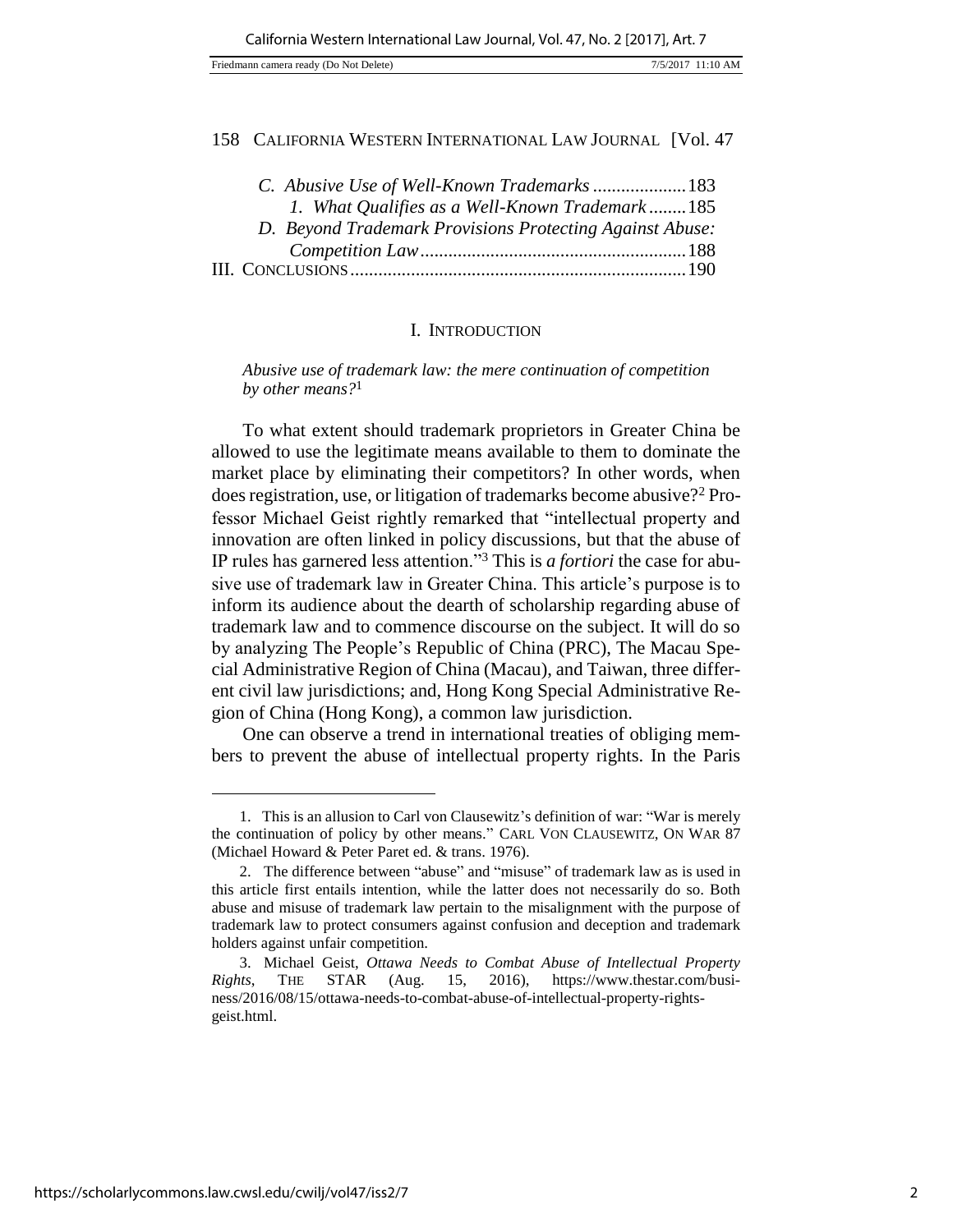Convention, this principle was largely limited to patents.<sup>4</sup> It was "to prevent abuses which might result from the exercise of the exclusive rights conferred by the patent, for example, failure to work."<sup>5</sup> The Agreement on Trade-Related Aspects of Intellectual Property Rights (TRIPS) broadened the principle to prevent abuses of all intellectual property rights.<sup>6</sup> Article 8(2) of TRIPS stated that "[a]ppropriate measures . . . may be needed to prevent the abuse of intellectual property rights by right holders or the resort to practices which unreasonably restrain trade or adversely affect the international transfer of technology."<sup>7</sup> However, TRIPS's only focus seems to be the prevention of copyright and patent abuse.<sup>8</sup> Arguably, Chapter 18 of the Trans-Pacific Partnership Agreement (TPP),<sup>9</sup> is extending the principle to prevent abuse of intellectual property law by not only providing an almost exact copy of the broad TRIPS provision in Article  $18.3(2)$  of TPP, <sup>10</sup> but also

l

7*. Id.* art. 8(2).

<sup>4</sup>*. See* Paris Convention for the Protection of Industrial Property, Mar. 20, 1883, 21 U.S.T. 1583, (as last revised July 14, 1967 and as amended Sept. 28, 1979) For example, Article  $(1)(1)$  and  $(2)$  indicate that members to the Convention will protect "industrial property;" and, "[t]he protection of industrial property has as its object patents, utility models, industrial designs, trademarks, service marks, trade names, indications of source appellations or origin, and the repression of unfair competition."

<sup>5</sup>*. Id*. art. 5A(2).

<sup>6</sup>*. See* Agreement on Trade-Related Aspects of Intellectual Property Rights, Apr. 15, 1994, Marrakech Agreement Establishing the World Trade Organization, Annex 1C, 1869 U.N.T.S. 299, 33 I.L.M. 1197 (1994) [hereinafter TRIPS].

<sup>8.</sup> Owais Hassan Shaikh, *Stretching the Limits: Measures Available Under Article 8(2) TRIPS for Pakistan*, 21–34 (Sept. 16, 2010) (unpublished Ph.D. dissertation, Munich Intell. Prop. Law Center) (on file with the Social Science Research Center), http://ssrn.com/abstract=2463166.

<sup>9.</sup> Trans-Pacific Partnership Agreement, ch. 18 art. 18.3(2), Feb. 4, [hereinafter TPP]. If the TPP comes to fruition, it is highly likely that the part of Asian signees (now one-third) will grow. The PRC is following the TPP negotiations Argus-eyed. *See generally TPP Negotiation*, INTELLECTUAL PROPERTY PROTECTION IN CHINA, http://www.chinaipr.gov.cn/list/columnl/1/cateinfo.html (a collection of articles discussing the People's Republic of China following the Trans-Pacific Partnership negotiation) (last visited Mar. 29, 2017).

<sup>10</sup>*. See, e.g.*, TPP, *supra* note 9, art. 18.3(2) ("Appropriate measures, provided that they are consistent with the provisions of this Chapter, may be needed to prevent the abuse of intellectual property rights by right holders or the resort to practices which unreasonably restrain trade or adversely affect the international transfer of technology.").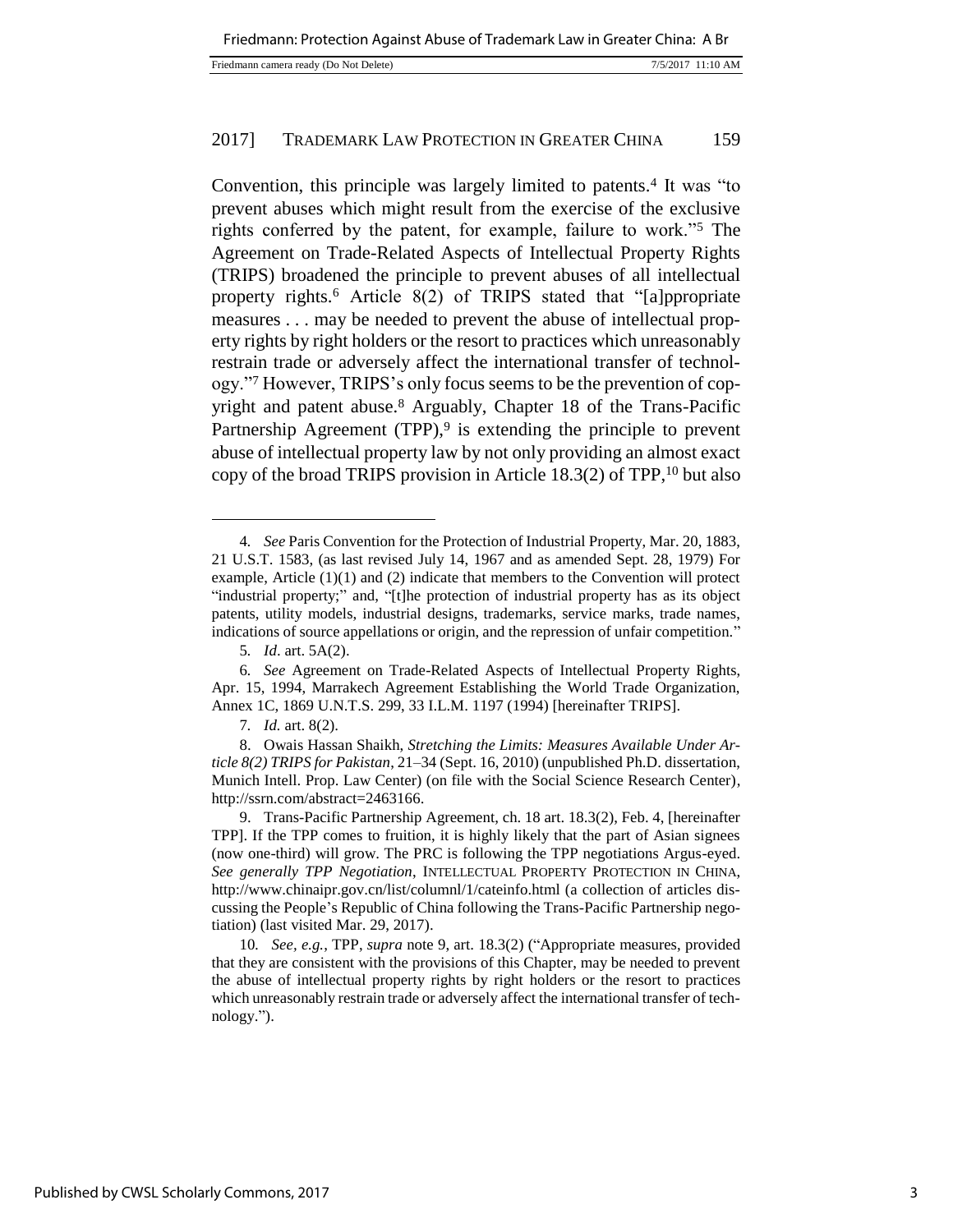by providing the obligation to apply enforcement procedures with safeguards against their abuse.<sup>11</sup>

Furthermore, Article 18.74(15) of TPP states that members should ensure that its courts can order the party that has abusively enforced its IP rights, including trademarks, "to provide to a party wrongfully enjoined or restrained adequate compensation" and "pay the defendant expenses, which may include appropriate attorney's fees."<sup>12</sup>

In addition, Article 18.75(2) states that "[e]ach Party shall provide that its competent authorities have the authority to require a right holder initiating procedures to suspend the release of suspected counterfeit or confusingly similar trademark or pirated copyright goods, to provide a reasonable security or equivalent assurance [for example a bond conditioned to hold the defendant harmless] to satisfy the judicial authority, with a sufficient degree of certainty, that the applicant's right is being infringed or that the infringement is imminent, and to order the applicant to provide security or equivalent assurance set at a level sufficient to protect the defendant and to prevent abuse."<sup>13</sup>

Multilateral and plurilateral treaties fail to provide a definition for "abuse" in the context of intellectual property law in general, let alone for trademark law. Neither does the domestic law of the PRC,  $^{14}$  Hong

<sup>11</sup>*. See id.* art. 18.71(1) ("Each Party shall ensure that enforcement procedures as specified in this Section are available under its law [for greater certainty, "law" is not limited to legislation] so as to permit effective action against any act of infringement of intellectual property rights covered by this Chapter, including expeditious remedies to prevent infringements and remedies that constitute a deterrent to future infringements. These procedures shall be applied in such a manner as to avoid the creation of barriers to legitimate trade and to provide for safeguards against their abuse.").

<sup>12</sup>*. Id*. art. 18.74(15) ("Each Party shall ensure that its judicial authorities have the authority to order a party at whose request measures were taken and that has abused enforcement procedures with regard to intellectual property rights, including trademarks, geographical indications, patents, copyright and related rights and industrial designs, to provide to a party wrongfully enjoined or restrained adequate compensation for the injury suffered because of that abuse. The judicial authorities shall also have the authority to order the applicant to pay the defendant expenses, which may include appropriate attorney's fees.").

<sup>13</sup>*. Id.* art. 18.75(2).

<sup>14.</sup> 中华人民共和国商标法 [Trademark Law of the People's Republic of China] (promulgated by the standing Comm. Nat'l People's Cong., Aug. 23, 1982, amended Aug. 30, 2013), *translated in* http://www.wipo.int/wipolex/en/details.jsp?id=13198 [hereinafter Trademark Law of the PRC].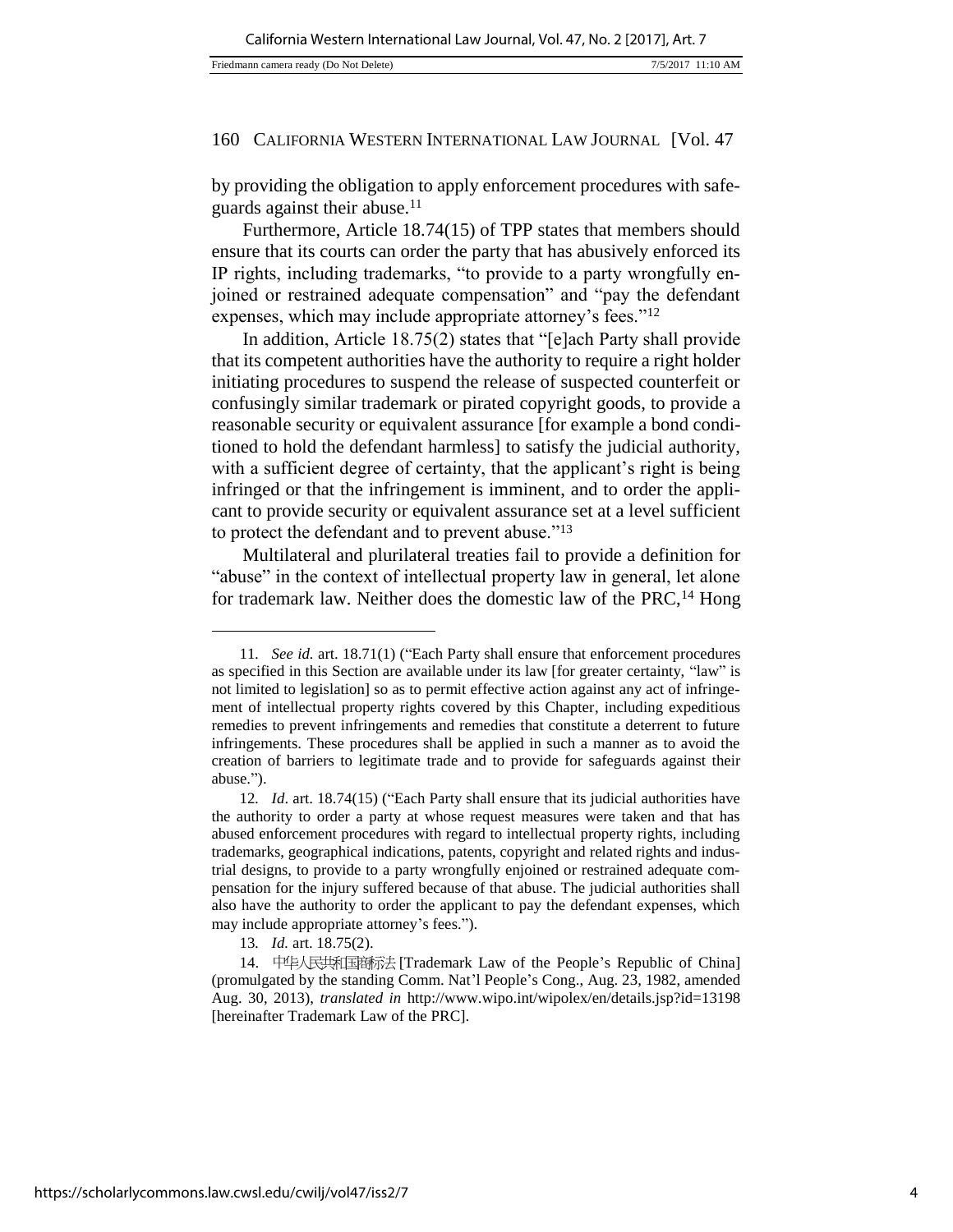| Friedmann camera ready (Do Not Delete) | 7/5/2017 11:10 AM |
|----------------------------------------|-------------------|
|                                        |                   |

Kong,<sup>15</sup> Macau,<sup>16</sup> or Taiwan.<sup>17</sup> This article attempts to define what constitutes "abuse of trademark law." By specifically focusing on emerging safeguards against the abusive use of trademark law in these jurisdictions, this article intends to delineate these provisions and puts them into sharp relief.

Section II describes the three dimensions of abusive use of trademark law. It investigates how trademark law and competition laws in Greater China are trying to curb such behavior that is stifling creativity, innovation, and fair competition. Section III provides the conclusions.

#### II. THREE DIMENSIONS OF ABUSE OF TRADEMARK LAW AND SOME SOLUTIONS

This Section ultimately compares the laws of the PRC, Hong Kong, Macau, and Taiwan to see what kind of legislation is in place to protect against the abusive use of trademark law at three different dimensions: registration, pre-trial injunction, and litigation. However, first a definition must be given on what constitutes abusive use of trademark law, or to put it another way, what makes a right holder a "trademark bully?" No relevant treaties or legislation in these countries define the concept. The United States Patent and Trademark Office ("USPTO") proposed the following definition: "a trademark owner that uses its trademark rights to harass and intimidate another business beyond what the law might be reasonably interpreted to allow."<sup>18</sup> This definition provides a

<sup>15.</sup> Trade Marks Ordinance, (2003) Cap. 559 (H.K.), *translated in*  http://www.wipo.int/wipolex/en/text.jsp?file\_id=187015 [hereinafter Trade Marks Ordinance of Hong Kong].

<sup>16.</sup> 工業產權法律制度 [Industrial Property Code] ("Legal Regime of Industrial Property" approved by of Macau, Decree-Law No.Nº 97/99/M of 13 December 13, 1999, as amended by Law No. 11/2001 of August 6, 2001, effective Nov. 1, 2011), 50 OFFICIAL BULLETIN OF MACAU – SERIES 1 7740 (China), *translated in*  http://bo.io.gov.mo/bo/i/99/50/codrjpien/default.asp [hereinafter Industrial Property Code of Macau].

<sup>17.</sup> 商標行為 [Trademark Act], Jun. 29, 2011, ZONGTONGFU GONGBAO (總統府公) [PRESIDENTIAL OFFICIAL GAZ.], no. 6981, amended Dec. 15, 2016 (Taiwan), *translated in* https://www.tipo.gov.tw/ct.asp?xItem=610404&ctNode=6822&mp=2 [hereinafter Trademark Act of Taiwan].

<sup>18</sup>*. Request for Comments: Trademark Litigation Tactics*, n.1, U.S. PATENT AND TRADE MARK OFFICE (Jan. 31, 2012), http://www.uspto.gov/trademarks/litigation\_study.jsp.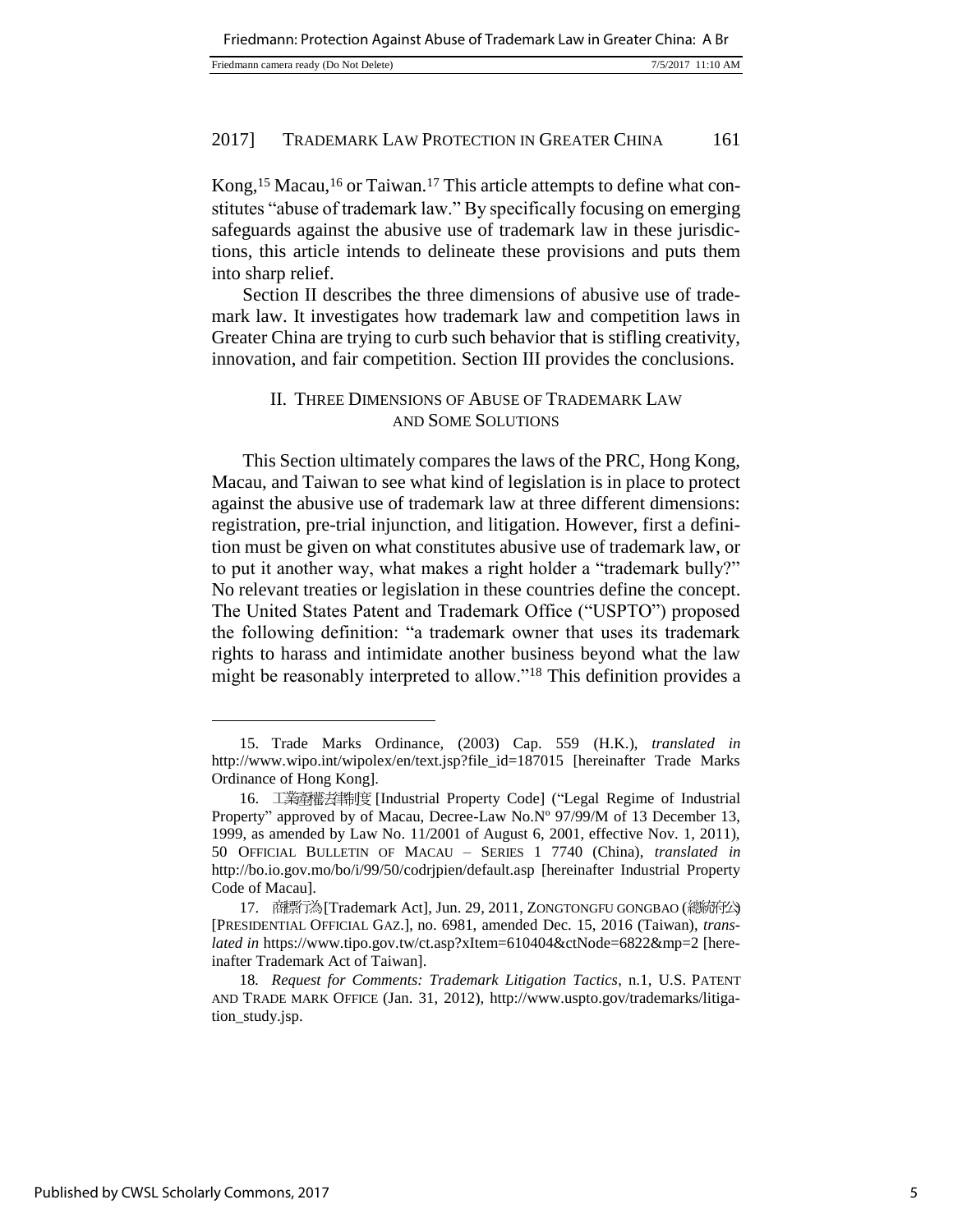choice between two approaches that try to measure abuse of trademark law: the quantitative or qualitative approach.

Trademark search engine and application facilitator Trademarkia "ranks companies as bullies when they have 'opposed' more trademark applications of other companies than anyone in their trademark classification."<sup>19</sup> The advantage of this quantitative approach for measuring abuse of rights is that it is easy to measure the amount of times a company opposes trademarks. The disadvantage is that it is intrinsically flawed. First, not all companies hold an equal amount of trademarks and the cases should be judged on their merits. Moreover, merely because a company is opposing more trademark applications than others does not necessarily mean that these oppositions are overreaching acts that constitute abuse. The quantitative approach would rank a company that is opposing even one trademark in bad faith<sup>20</sup> as less of a trademark bully than a company that is opposing two in good faith. In other words, to make the distinction between use and abuse is case specific and a matter of fact and degree. Therefore, instead of a more convenient but skewed methodology, the qualitative approach is preferable.

Under the qualitative approach, a trademark holder's abuses of its rights focuses on the character of the holder's action against competitors. Here, one can argue that rights holders can abuse intellectual property when they have asymmetric power. Thus, when a company's exercise of its rights has an adverse effect on other stakeholders or results in unfair competition and this is counterproductive for creativity or innovation, the company is a trademark bully abusing its rights. <sup>21</sup>

<sup>19.</sup> Trevor Little, *Monster Energy Company Heads Trademark Bullies Top 10, but List Is Not All It Seems*, WORLD TRADE MARK REV. (May 27, 2015), http://www.worldtrademarkreview.com/Blog/detail.aspx?g=7a58f3aa-6f8a-4f54 a544-c04b76539d57.

<sup>20.</sup> There is no generally accepted definition of what constitutes bad faith. However, it is clear that it includes the elements of knowledge of prior use and the intention to preclude prior users from registering the mark. The "knowledge of the circumstances from which incompatibility with accepted standards of honest or ethical conduct may be deduced," as suggested by Advocate-General Sharpston, leaves a lot of room for discretion but at least makes clear that circumstantial evidence can play a role. Opinion Advocate-General Sharpston, Case C-529/07, Chocoladefabriken Lindt & Sprüngli AG v Franz Hauswirth GmbH, ¶ 75, 2009 E.C.R. I-04893 (Austria).

<sup>21</sup>*. Cf.* William T. Gallagher, *Trademark and Copyright Enforcement in the Shadow of IP Law*, 28 SANTA CLARA COMPUTER & HIGH TECH. L.J. 453, 496 (2012) ("[T]rademark and copyright lawyers and their clients sometimes enforce admittedly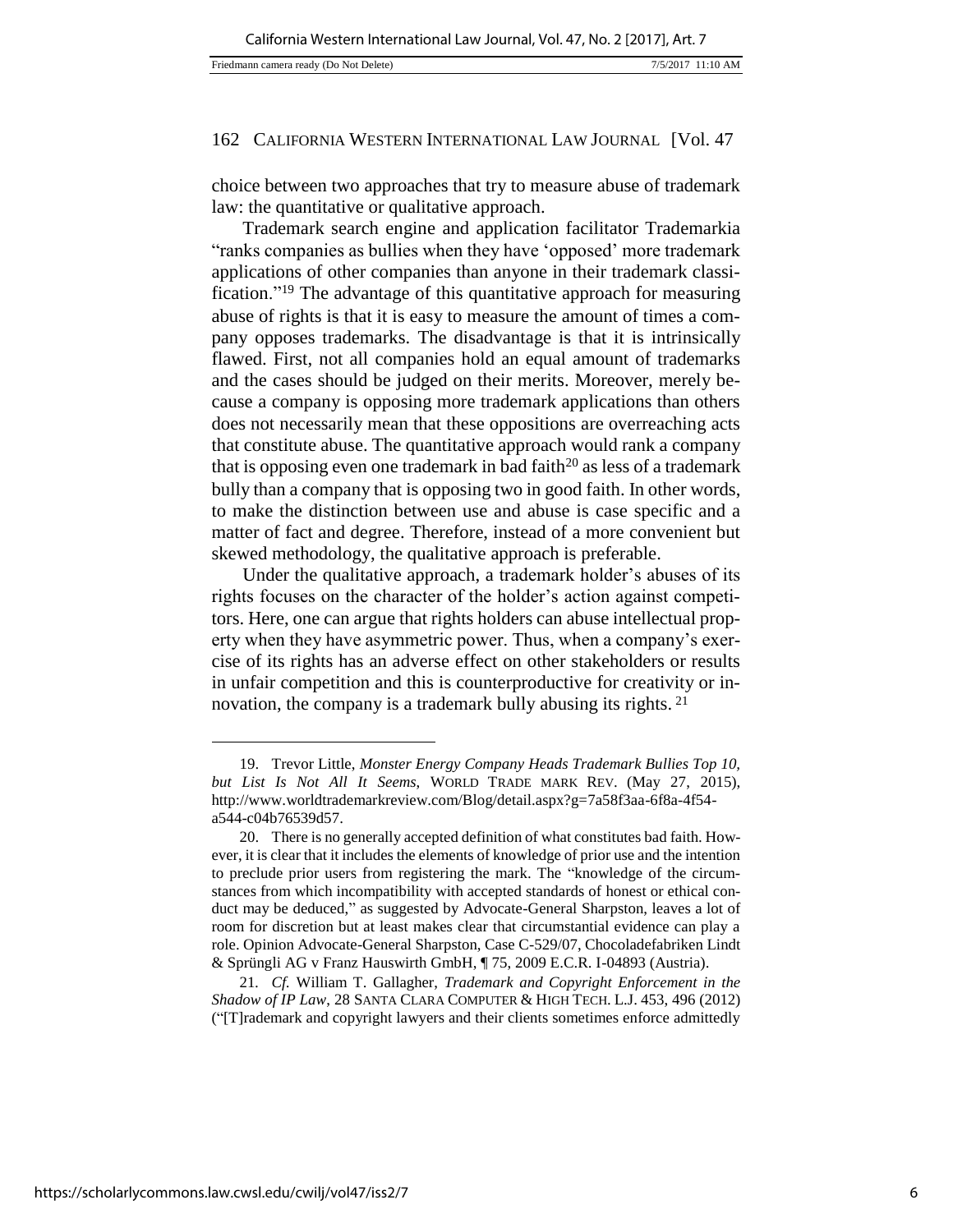| Friedmann camera ready (Do Not Delete) | 7/5/2017 11:10 AM |  |
|----------------------------------------|-------------------|--|
|----------------------------------------|-------------------|--|

Below is a brief analysis and the list is not exhaustive.<sup>22</sup> Section 2(A) will focus on abusive trademark registration and opposition or revocation procedures. Section 2(B) explores threatening litigation, filing for an injunction or detainment of the goods to be seized by Customs, and actual litigation although the affected party did not infringe the trademark. Section 2(C) investigates cases of abuse of well-known trademarks. Finally, Section 2(D) demonstrates that beyond trademark provisions that protect against abuse, competition law might offer a solution.

#### *A. Abusive Trademark Registration and Opposition or Revocation*

One can make the following distinction: Section  $2(A)(1)$  discusses the registration of a trademark which should be refused on relative grounds;<sup>23</sup> Section  $2(A)(2)$  explores the registration of a trademark which should be refused on absolute grounds; and finally, Section  $2(A)(3)$  investigates the other side of the abusive coin: the opposition or revocation of a trademark that deserves to be registered.

## *1. Registration of a Trademark that Should be Refused on Relative Grounds*

When a company seeks to register a trademark, it may be refused if the mark is already registered and another company holds prior rights:

weak IP claims precisely because it can be an effective strategy with few downsides. As this study shows, aggressive trademark and copyright enforcement efforts often work, as enforcement targets frequently choose to capitulate or settle rather than resist claims on the legal merits, likely due to the costs and uncertainties inherent in IP litigation. Thus, this study supports the thesis that trademarks and copyrights can be and often are over-enforced in everyday legal practice.").

<sup>22.</sup> For example, there is also abusive use of the provisions concerning collective and certification trademarks, but these and other forms of abuse fall outside the scope of this paper.

<sup>23.</sup> This Author classifies bad faith as a relative ground for refusal because of the clear relationship between registration and prior rights, whether these are unregistered or registered trademarks. However, some jurisdictions, including Hong Kong, classify bad faith registration as an absolute ground for refusal. The explanation for this is that bad faith registrations affect the characteristic of the trademark. For an EUcentric perspective, see generally Alexander Tsoutsanis, *Trade Mark Registrations in Bad Faith*, *in* TOWARDS A UNIFORM APPROACH FOR BAD FAITH, 299-341, 337, ¶ 20.94 (Oxford Univ. Press 2010).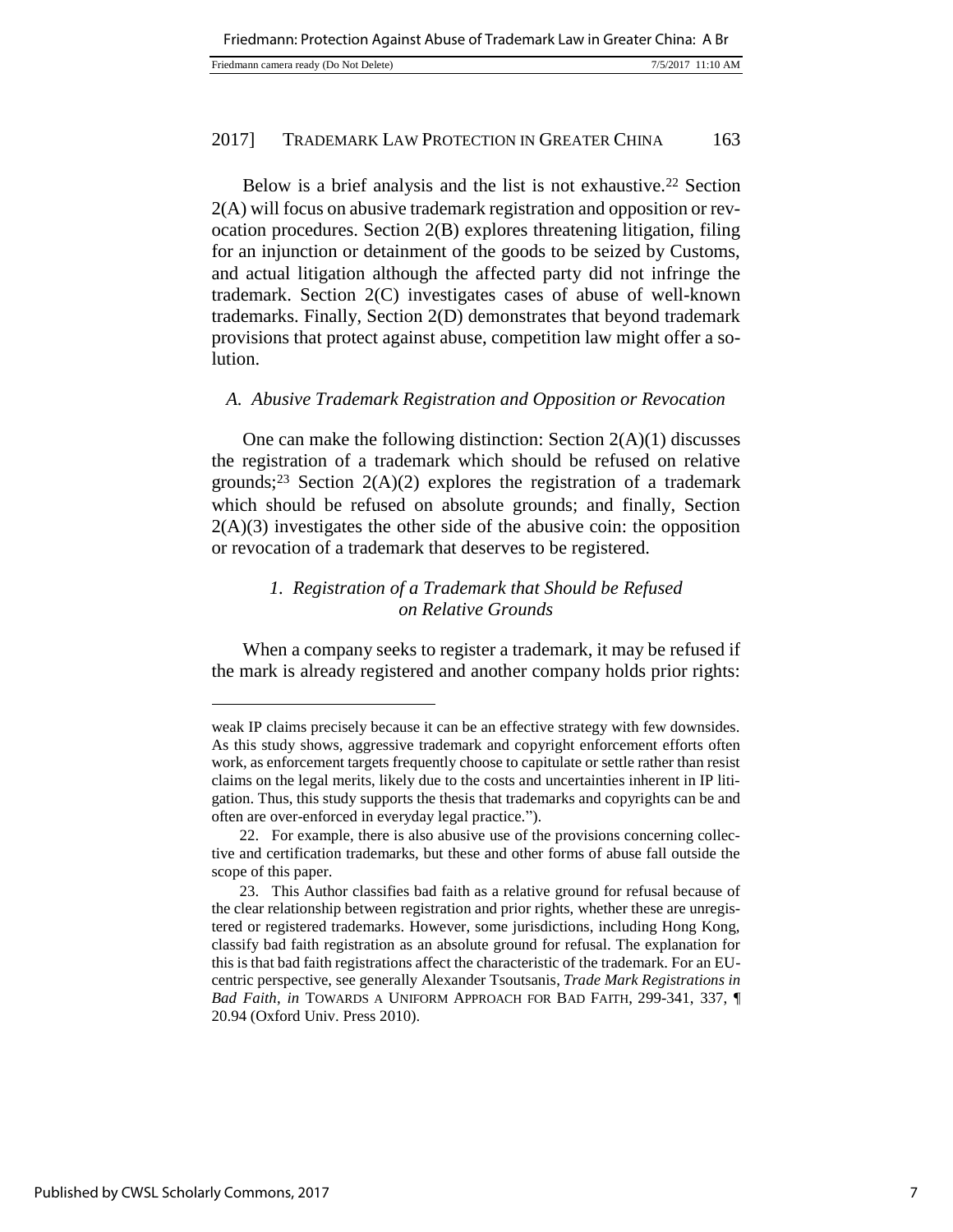these are relative grounds of refusal. This gives rise to one kind of abuse where the party who already holds the trademark is merely "trademark" squatting" or "trademark trolling." Many brand owners overlook registering their trademarks in markets where they do not yet or do not want to conduct business. Trademark squatters register an identical or similar trademark in an identical, similar, or dissimilar class of goods in a jurisdiction where a brand owner has not.<sup>24</sup> Then, the trademark squatter offers to transfer the trademark to the brand owner for an extortive amount of money. This abuses the principles of territoriality and specificity. In the hands of the trademark squatter, the trademark is often not used in the course of trade<sup>25</sup> as a trademark,<sup>26</sup> or if they are used, the registrant is, arguably, taking unfair advantage of the, often, wellknown mark of the company seeking to register.<sup>27</sup>

27. The Beijing Municipal High People's Court held that "Beijing Xintong Tiandi Technology Co., that makes wallets, handbags, smartphone cases and a wide range of other goods all bearing the name iPhone" can continue to do so, and decided

<sup>24</sup>*. See* Joseph Simone & Troy Rice, *China Trade Marks: Draft Provisions on Bad Faith Registration,* MANAGING INTELLECTUAL PROPERTY (Dec. 11, 2014), http://www.managingip.com/Article/3409535/China-trade-marks-Draft-Provisionson-bad-faith-registration.html ("The Draft Provisions do not require that the complainant demonstrate the goods or services at issue be identical or similar.").

<sup>25</sup>*. See, e.g.*, Trade Marks Ordinance of Hong Kong, *supra* note 15, § 38(3) ("The application shall state whether the trademark is being used, by the applicant or with his consent, in relation to the goods or services in respect of which it is sought to be registered, and if it is not being so used, whether the applicant honestly intends to use the trademark, or to allow it to be used, in relation to those goods or services.").

<sup>26.</sup> Tesla Motors Inc.'s trademark travails in the PRC are a good example. *See*  Peter Mendelson, *Trademark Trolls: Here to Stay?*, 70 INTA BULLETIN 21 (Dec. 1, 2015), http://www.inta.org/INTABulletin/Pages/Trademark\_Trolls\_7021.aspx ("In 2009, Zhan Baosheng, a businessman based in Guangzhou and founder of a cosmetics website, registered the TESLA trademark across a range of classes, including cars. Tesla Motors made various offers to purchase the marks, but Mr. Zhan rejected the offers and ultimately demanded a price of USD 32 million, which Tesla rejected. The carmaker sued Mr. Zhan for damages and cancellation of the marks and was initially successful, but Mr. Zhan appealed and sued Tesla for trademark infringement, demanding USD 3.9 million in damages and seeking an order that the company stop all marketing and shut down all showrooms displaying cars with the TESLA marks. (2014) No. 09258 San Zhong Min (Zhi) Chu Zi (2014). In August 2014, the parties entered into a settlement whereby Mr. Zhan would give up his trademark rights while Tesla would drop its compensation demands in return.") *See also* Alan Ohnsman, *Tesla Reaches Settlement to End China Trademark Dispute*, BLOOMBERG (Aug. 7, 2014), http://www.bloomberg.com/news/articles/2014-08-06/tesla-reaches-settlement-to-end-china-trademark-dispute.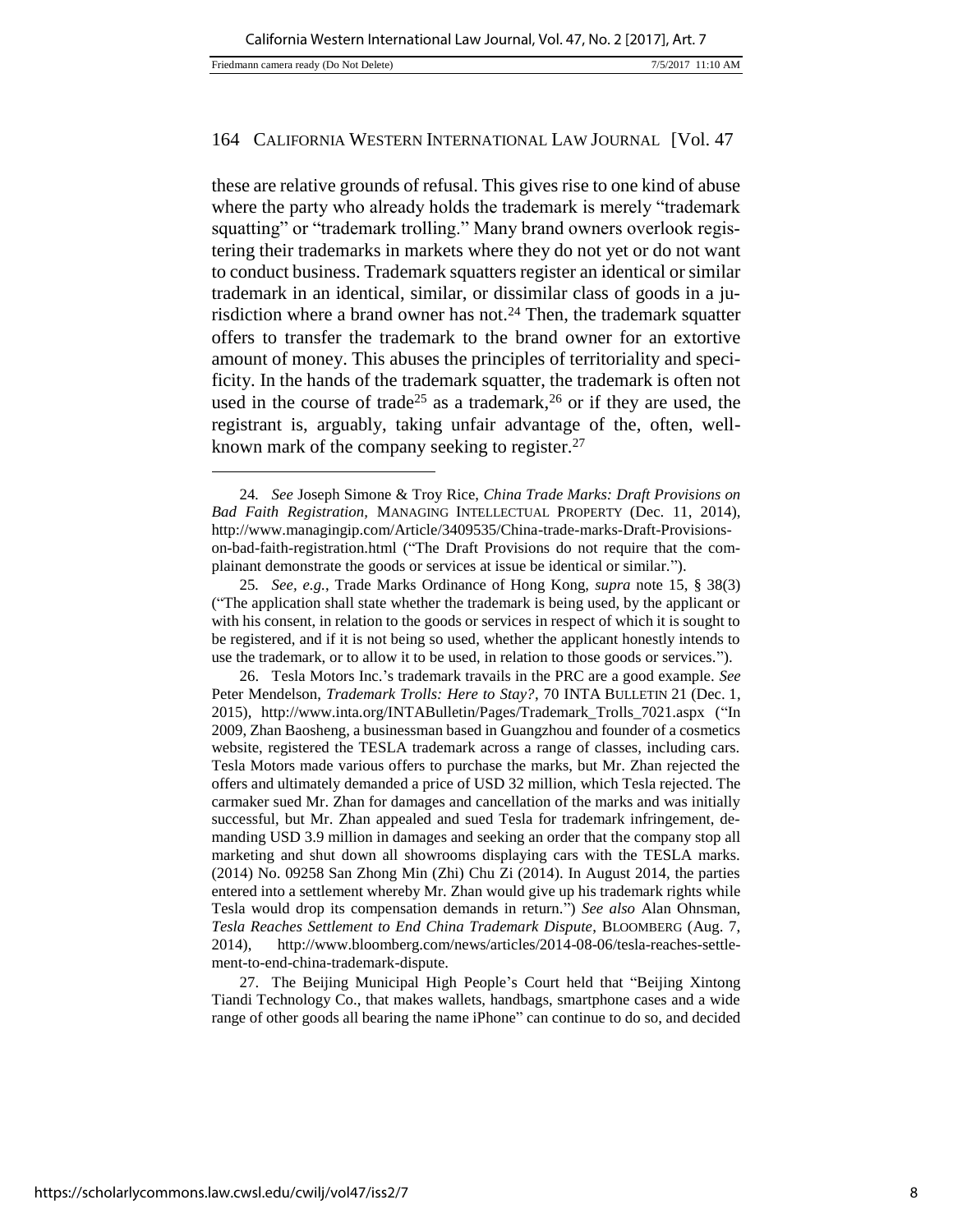| Friedmann camera ready (Do Not Delete)<br>7/5/2017 11:10 AM |  |
|-------------------------------------------------------------|--|
|-------------------------------------------------------------|--|

In Greater China, there are "first-to-file"<sup>28</sup> instead of "first-touse"<sup>29</sup> registration systems. Therefore, if a party registered a trademark first in bad faith, the brand owner that has prior rights has to wait two years in Hong Kong<sup>30</sup> or three years in the PRC, Macau, and Taiwan,<sup>31</sup> before reattempting to register its brand as a trademark. The alternative for the brand owner is to settle or to litigate against the current mark holder.

In the case of a settlement, the brand owner will get a transferred trademark that often is not as well protected, because the trademark troll did not register for the right classes for goods and services, and, obviously, he does not know the strategic plans of the brand owner and oftentimes he or she did not register the exact authorized version of the trademark.

A prerequisite for a successful trademark registration is that the application be based on good faith,  $32$  or at minimum, not on bad faith.  $33$ For example, in the PRC the Chinese Trademark Office (CTMO) and Trademark Review and Adjudication Board (TRAB) previously relied upon Articles 4 (intent to use), 10(1)(8) (unhealthy influences on society), and 44 (deceptive or improper registrations) of the Trademark Law

that Apple's iPhone trademark is not well-known in China." Yang Jie et al., *Apple Loses an iPhone Trademark Battle in China*, THE WALL STREET JOURNAL (May 4, 2016), http://blogs.wsj.com/chinarealtime/2016/05/04/apple-loses-an-iphone-trademark-battle-in-china/.

<sup>28.</sup> In a "first-to-file" trademark system, the party that first files for registration gets the trademark. This system prevents consideration of prior unregistered use of a trademark.

<sup>29.</sup> In a "first-to-use" trademark system, the party that first uses a trademark will get the ownership of the trademark. This system takes prior unregistered use of a trademark into account.

<sup>30.</sup> Trade Marks Ordinance of Hong Kong, *supra* note 15, § 5(3).

<sup>31.</sup> Trademark Law of the PRC, *supra* note 14, art. 49; Industrial Property Code of Macau, *supra* note 16, art. 231(1)(b); Trade Marks Act of Taiwan, *supra* note 17, art. 62(2)

<sup>32.</sup> Trademark Law of the PRC, *supra* note 14, art. 7.

<sup>33.</sup> Trade Marks Ordinance of Hong Kong, *supra* note 15, § 11(5)(b).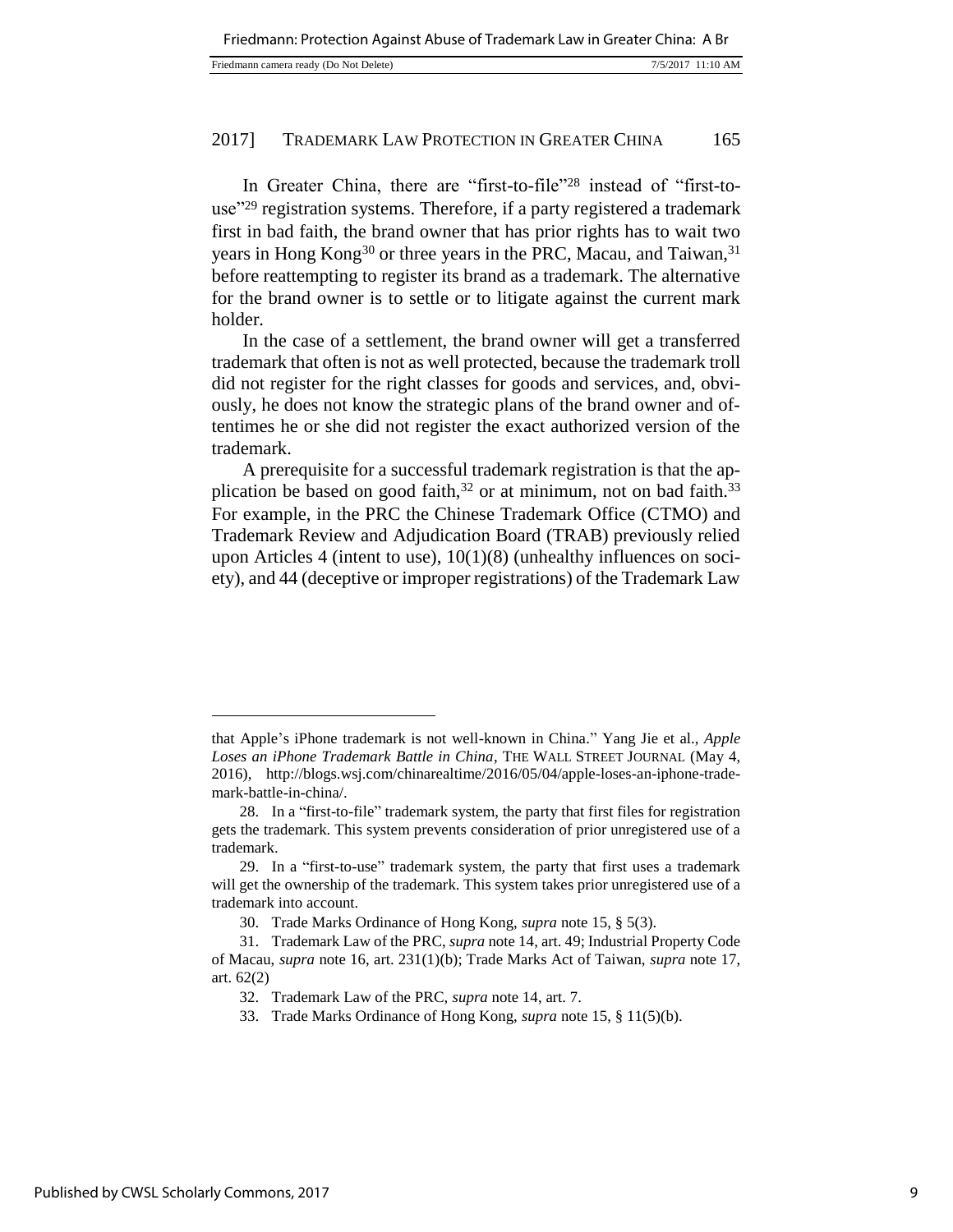to evaluate applications for registration.<sup>34</sup> However, in 2013, the Standing Committee of the National People's Congress passed amendments to the Law, which became effective May 2014.<sup>35</sup> Specifically, Article 7 was amended to include a requirement "[that] registration and use of a trademark shall be based on the principle of good faith."<sup>36</sup>

During the public consultation period of the amendment to the Trademark Law, Article 7 Trademark Law cannot not be solely relied upon to sustain an opposition.<sup>37</sup> The *Whole Foods* case makes clear that Article 7 Trademark Law can be used in conjunction with Article 30 Trademark Law, which provides a general prohibition against registration of any marks "that do not conform to the law."<sup>38</sup>

The *Whole Foods* case illustrates how Article 7 can be used in conjunction with Article 30, which provides a general prohibition against registration of any marks "that do not conform to the law."<sup>39</sup> Whole Foods, the holder of the mark "365 EVERYDAY VALUE" in many jurisdictions, learned of the publication for opposition of Chinese Trademark Applications Nos. 12640703 and 12640704, filed by Lei Bao Hua and covered various food products in Class 29 and beverage products in Class 32. Whole Foods had not yet used the plain letter mark "365 EVERYDAY VALUE" in China, and, therefore, lacked any local reputation.

The legal consultants for Whole Foods, Simone IP Services, argued that the applicant was a "serial pirate" who had filed for 168 marks, 158 of which were clearly bad-faith registrations of other brands–some of which are famous in China.<sup>40</sup> Of these, thirty-two have been the subject

- 37*. China Trade Marks: Decisions*, *supra* at 34.
- 38*. Id.* (citing Trademark Law of the PRC, art. 7).
- 39*. Id.*

<sup>34</sup>*. China Trade Marks: Decisions Shine New Light on Bad Faith Filings*, MANAGING INTELLECTUAL PROPERTY (Feb. 24, 2016), http://www.managingip.com/Article/3532477/China-trade-marks-Decisions-shine-new-light-on-badfaith-filings.html [hereinafter *China Trade Marks: Decisions*].

<sup>35</sup>*. Id.*

<sup>36.</sup> Trademark Law of the PRC, *supra* note 14, art. 7.

<sup>40.</sup> Mr. Lei's applications targeted a range of industries, including grocery chains ("PUBLIX," "KROGER," "TRADER JOE'S." "SPROUTS FARMERS MARKETS," etc.), departments stores (MACYS," BLOOMINGDALES"), clothing retailers ("UNIQLO," "BROOKS BROTHERS," "JCREW"), and publishing houses ("BARRON'S," "MCGRAW-HILL," "COLLEGE BOARD," "THE PRINCETON REVIEW").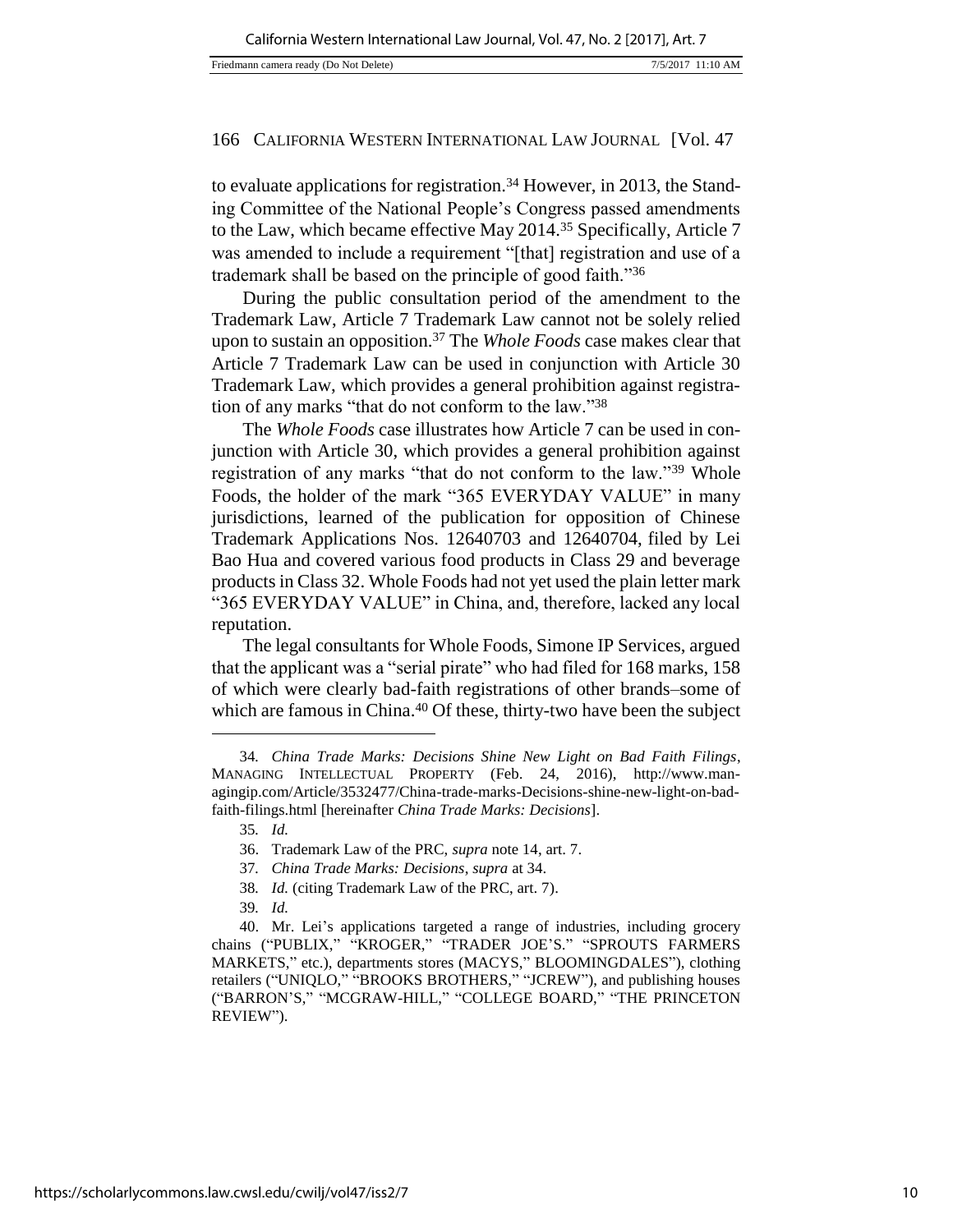of oppositions and another five the subject of invalidations. The CTMO made note of these disputes as evidence to support its finding of bad faith. Significantly, the CTMO made reference to Lei's failure to provide a "reasonable explanation" for his filing of the marks. This shifting of the burden of proof is standard in domain name cases under the Uniform Domaine Name Dispute Resolution Policy (UDRP),<sup>41</sup> but not in registry disputes.<sup>42</sup>

Thus, that Whole Foods successfully opposed the two trademark applications,<sup>43</sup> supports the conclusion that the CTMO requires at least some of the other victim brands to be famous in the PRC. However, even in the absence of a serial pirate, invalidating a mark based on bad faith can be proven through Articles 15 (unauthorized filings by agents, representatives, etc.); Article 19 (trademark agencies that file trademarks other than those needed for their own operations); or, Article 32 (violating prior rights, including copyright, rights in personal names, trade names and merchandising rights).<sup>44</sup>

In Hong Kong, a registrant can apply to invalidate a trademark's prior registration on the basis of bad faith.<sup>45</sup> Indications that registrations were done in bad faith are: the trademark applicant registers often famous/well-known trademarks or a trademark troll uses the trademark himself, misleading consumers about the origin of goods or services

<sup>41</sup>*. See* Internet Corporation for Assigned Names and Numbers, Uniform Domain Name Dispute Resolution Policy [UDRP], ¶ 4 (Oct. 24, 1999); The China Internet Network Information Center, Domain Name Dispute Resolution Policy, art. 8 & 9 (effective 30 September 2002).

<sup>42.</sup> Under the UDRP, "[o]nce a complainant makes a *prima facie*" showing of legitimate interests in the domain name, "the burden shifts to the Respondent to rebut the showing by providing evidence that it has rights to or legitimate interests in respect to the disputed domain name." *See, e.g.,* WIPO Arbitration and Mediation Center, ADMINISTRATIVE PANEL DECISION, Telephone and Data Systems, Inc. v. Marc Corinth, Case No. D2016-1253 (citing other WIPO cases analysing UDRP ¶ 4). There is no explicit equivalent shift of the burden of proof in Article 7 Trademark Law of the PRC in bad faith oppositions. Therefore, no alleged bad faith trademark registrant needs to prove "good faith" in filing for trademarks. However, the CTMO's decision in 365 EVERYDAY VALUE suggests that, "once an opposing party has presented reasonable evidence of bad faith, the burden can be shifted to the alleged pirate to prove its good faith." *China Trade Marks: Decisions*, *supra* note 34.

<sup>43</sup>*. China Trade Marks: Decisions*, *supra* note 34.

<sup>44</sup>*. Id.*

<sup>45.</sup> Trade Marks Ordinance of Hong Kong, *supra* note 15, § 53(2).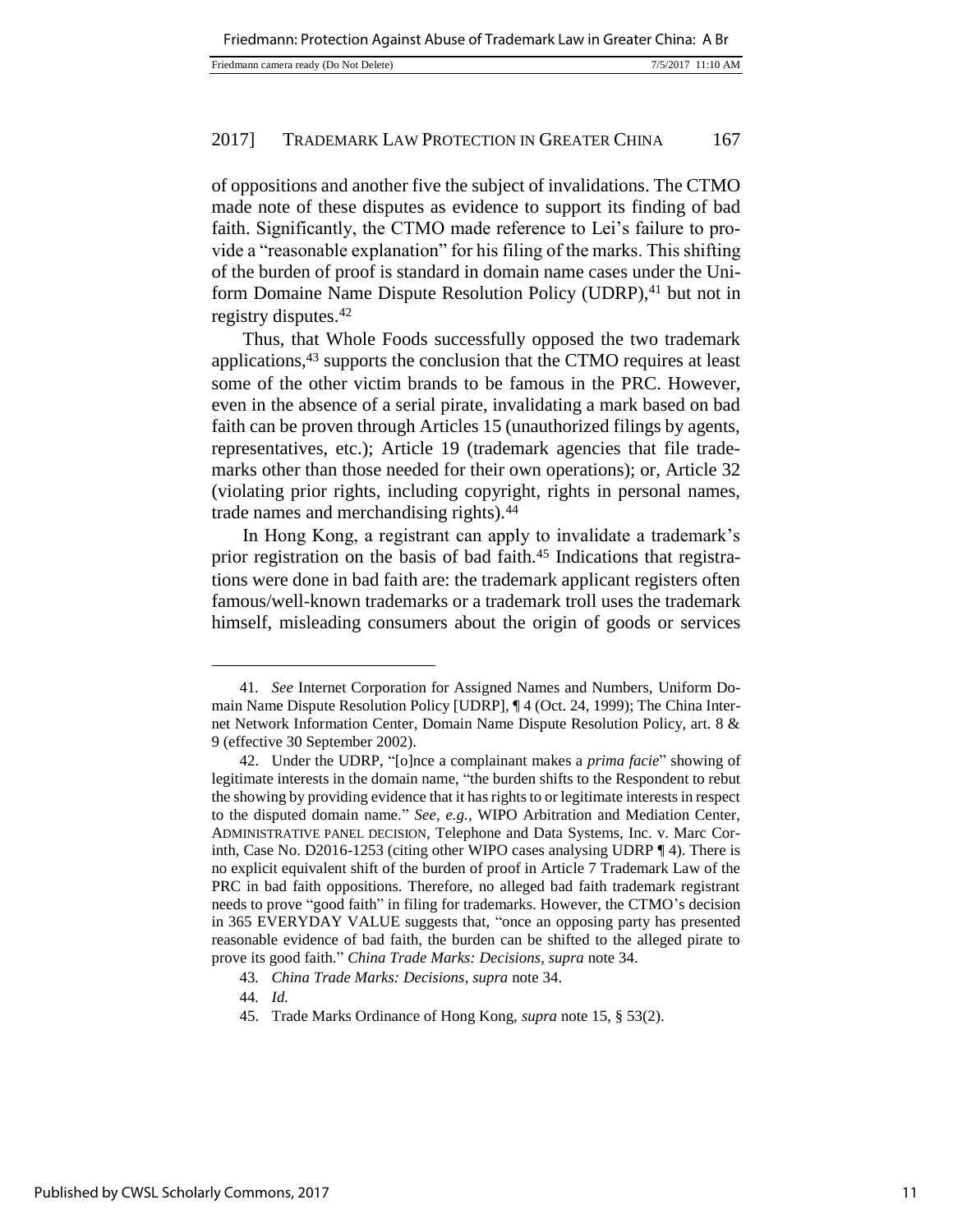(for example stating that the company is a subsidiary or distributor of the brand when this is not the case).<sup>46</sup>

Normally a trademark holder can acquiesce only for five years in the PRC, Hong Kong, or Taiwan, and for only three years in Macau. Before that time he needs to oppose or request the annulment of registration of the trademark in relation to the goods or services for which that trademark has been used, except in cases of bad faith, where the statute of limitations is no longer applicable.<sup>47</sup> Section 13 of the Trade Marks Ordinance of Hong Kong, explicitly provides another exception: $48$  if there has been honest concurrent use of the trademark, $49$  it can be registered despite a previously registered mark.<sup>50</sup> One can argue that all these trademark systems assume that an acquiescence of at least five or three years, establishes honest concurrent use of a trademark with an earlier trademark. Thus, the burden is placed on trademark holders to enforce their rights within this time period.

50*. See, e.g.*, Lin Heung Tea House & Bakery v. Guangzhou Catering Serv. Enterprises Group Company Limited, [2015] 4 H.K.C. 333 (C.A.) (H.K.) (An unregistered trademark owner may register its mark, despite an existing identical or similar registered trademark. This requires a heavy evidential proof of reputation.).

<sup>46.</sup> Bad faith is when the "circumstances of the application gives rise to a reasonable suspicion of the applicant's entitlement to the mark or the honesty of his intention." H.K. INTELL. PROP. DEP'T, *Absolute Grounds for Refusal*, *in* TRADE MARKS REGISTRY WORK MANUAL 1 (2016), http://www.ipd.gov.hk/eng/intellectual\_property/trademarks/registry/Absolute\_grounds\_for\_refusal.pdf.

<sup>47.</sup> Trademark Law of the PRC, *supra* note 14, art. 46; Trade Marks Ordinance of Hong Kong, *supra* note 15, § 59(1); Industrial Property Code of Macau, *supra* note 16, art. 221; Trademark Act of Taiwan, *supra* note 17, art. 58.

<sup>48.</sup> Trade Marks Ordinance of Hong Kong, *supra* note 15, § 13(1); *see also* H.K. INTELL. PROP. DEP'T, *Consent, Honest Concurrent Use and Other Special Circumstances*, *in* TRADE MARKS REGISTRY WORK MANUAL 1 (2016), http://www.ipd.gov.hk/eng/intellectual\_property/trademarks/regis-

try/WM\_Honest\_Concurrent\_Use.pdf (providing case law, where a test for Honest Concurrent Use was developed).

<sup>49.</sup> Honest concurrent use is where "two separate businesses have acquired a reputation in a single mark or name." DAVID LLEWELYN, ET. AL., INTELLECTUAL PROPERTY: PATENTS, COPYRIGHT, TRADE MARKS & ALLIED RIGHTS 15-17 (8th ed., Sweet & Maxwell, London 2013). *See also* H.K. INTELL. PROP. DEP'T, *Consent, Honest Concurrent Use and Other Special Circumstances*, *in* TRADE MARKS REGISTRY WORK MANUAL, *supra* note 46, at 13 (describing a two-stage analysis to determine whether registration should be allowed on honest concurrent use).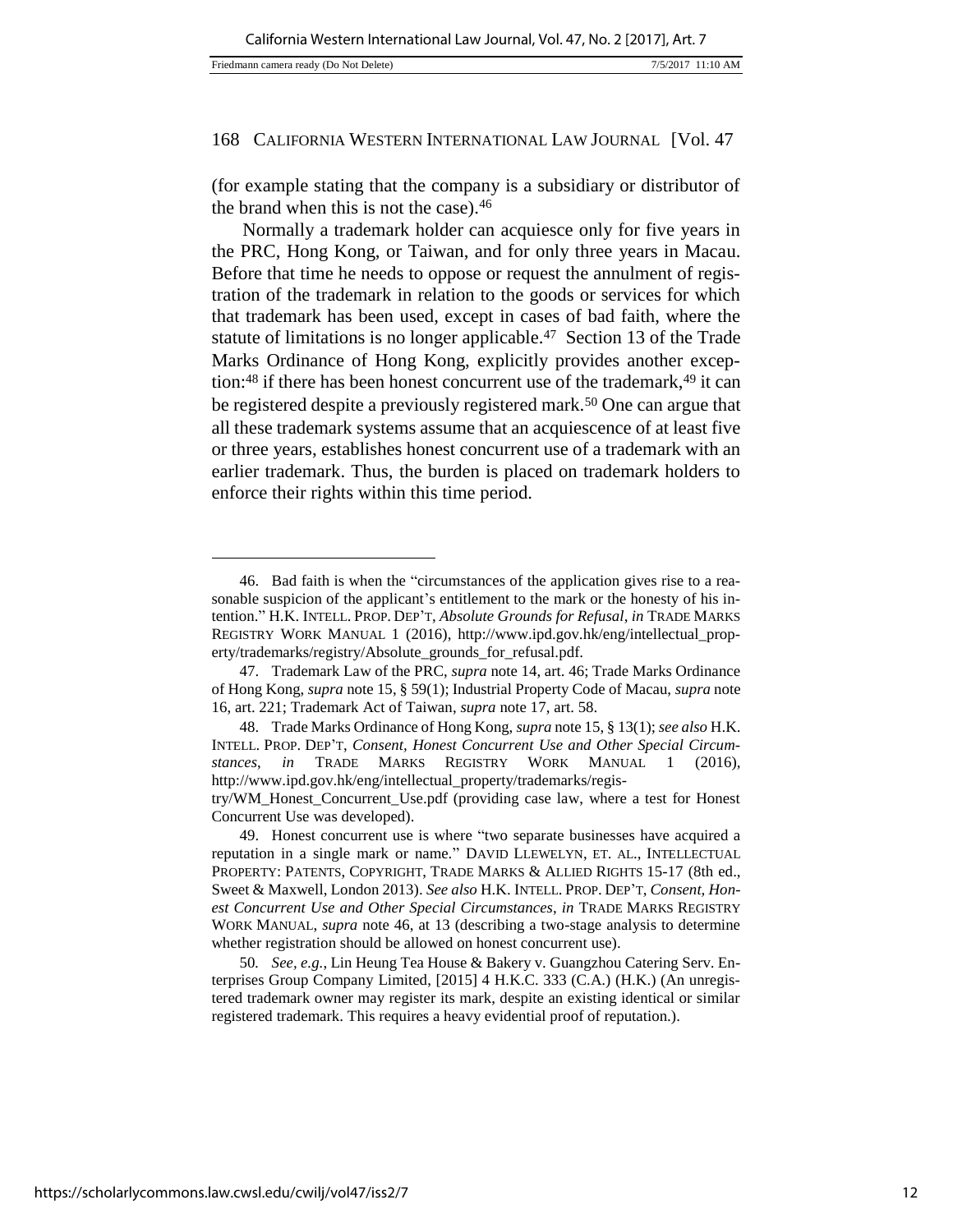|--|

The jurisdictions that are compared in this article allow the registrations of Chinese characters for trademarks. This offers extra opportunities for trademark squatters to abusively register trademarks. Even when brand owners registered their trademark in the above-mentioned jurisdictions, in some cases they only did so in their original language, thereby leaving trademark squatters the opportunity to register Chinese character translations, transliterations,<sup>51</sup> or hybrids of translation and

<sup>51.</sup> The Higher People's Court in Zhejiang ruled that Castel Frères SAS must pay RMB 33 million (US\$5.5 million) to distributor Panati Wine (Shanghai) Co. for using its Chinese trademark Ka Si Te (卡斯特) without authorization. Castel appealed the case all the way to the Supreme People's Court, which reduced the damages to RMB 500,000 (US\$80,000) and would retry the case. In January 2015, the Supreme People's Court upheld a lower court's ruling. Cassie Lam, *"Things are Different in China", Alleged Trademark Squatter Claims After Court Win*, WORLD TRADEMARK REVIEW (Mar. 25, 2016), http://www.worldtrademarkreview.com/Blog/detail.aspx?g=9e669097-ac3c-47de-b571-444a29144681.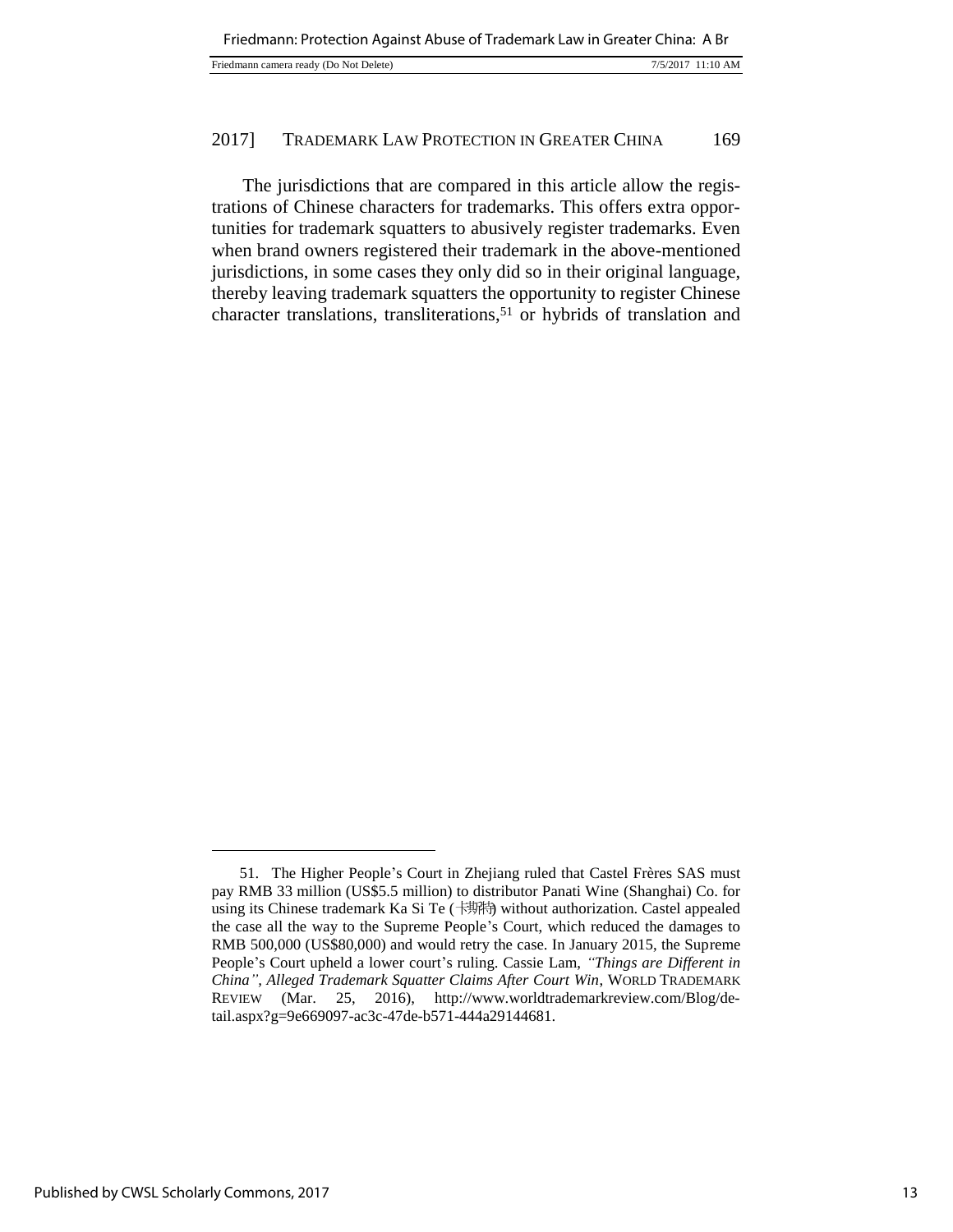l

#### 170 CALIFORNIA WESTERN INTERNATIONAL LAW JOURNAL [Vol. 47

transliteration of the brand name,<sup>52</sup> as well as creative variations of the characters used.<sup>53</sup>

To establish bad faith of a trademark registrant, this article proposes the following indicators: (1) whether the trademarks are used in the same course of trade, and (2) whether they are similar or identical to famous or well-known trademarks registered. The second factor can indicate a registrant's intent to transfer the trademark for an extortive amount of money or to free ride on the reputation of the famous/well-

<sup>52.</sup> In June 2015, the Guangdong Higher People's Court upheld that the use of "Xin Bai Lun" by an affiliate of New Balance Athletic Shoe Inc. was unauthorized and constituted bad-faith trademark infringement. It ordered New Balance to pay RMB 98 million (US\$15.8 million) to Zhou Lelun, a local merchandiser, for infringing his registered "BAI LUN" and "XIN BAI LUN" (新百伦) trademarks. New Balance's sneakers were marketed and sold under the name "Xin Bai Lun" in the PRC from 2011 to 2013. New Balance argued it had rights to the mark under prior use because Xin (新) and "Bai Lun" (百伦) literally translate to "new" and "balance." However, the court rejected this argument, stating that "Xin Bai Lun" is neither a translation nor transliteration of the phrase. Cassie Lam, *New Balance Reveals Next Move After Chinese Court Blow*, WORLD TRADE MARK REV. (July 6, 2016), http://www.worldtrademarkreview.com/Blog/detail.aspx?g=4d7dd640-d55c-4c8e-

<sup>99</sup>c5-1effe0f0cf58; Deanna Wong, *A Sigh of Relief: Guangdong Higher People's Court Reduces Record Trademark Damages Award in its New Balance Appeal Judgment*, HOGAN LOVELLS (Aug. 3, 2016) http://www.hoganlovells.com/en/publications/a-sigh-of-relief-guangdong-higher-peoples-court-reduces-record-trademark-

damages-award-in-its-new-balance-appeal-judgment; Scott Cendrowski, *Has the Boston-Based Athletic-Shoe Maker Made a Mistake by Fighting a Two-Decade Trademark Battle?*, FORTUNE (May 28, 2016), http://fortune.com/new-balance-chinese-trademark/. An older example is where Starbucks used "Xingbake," because

Xing (星) means star in Mandarin, and Ba Ke (巴克) is phonetically similar to bucks. Danny Friedmann, *Xingbake Wakes Up and Smells the Coffee*, IP DRAGON (Jan. 3, 2006), http://ipdragon.blogspot.hk/2006/01/xingbake-wakes-up-and-smells-coffee.html?m=1.

<sup>53.</sup> French fashion-house Hermès International SCA, appealed to the PRC's Trademark Board in 1997 and again in 2009 to reject Dafend Garmet Factory's registration of the trademark "爱玛仕," because it was similar to the Chinese pinyin spelling and pronunciation of "Ai Ma Shi" (爱马仕), Hermès' Chinese name. *Hermès Fails to Register its Chinese Name*, NOVAGRAAF (Mar. 6, 2012), http://www.novagraaf.com/en/news/news-about-trademarks?newspath=/NewsItems/en/hermes-failsto-register-its-chinese-name. The difference between the two names, was the character Dafeng Garment Factory used was "agate" (a kind of crystal), instead of the character Hermès used, which was "horse." *See also* Melanie Lee, *France's Hermes Loses China Trademark Fight: Report*, REUTERS (Feb. 26, 2012), http://www.reuters.com/article/us-hermes-china-idUSTRE81Q05420120227.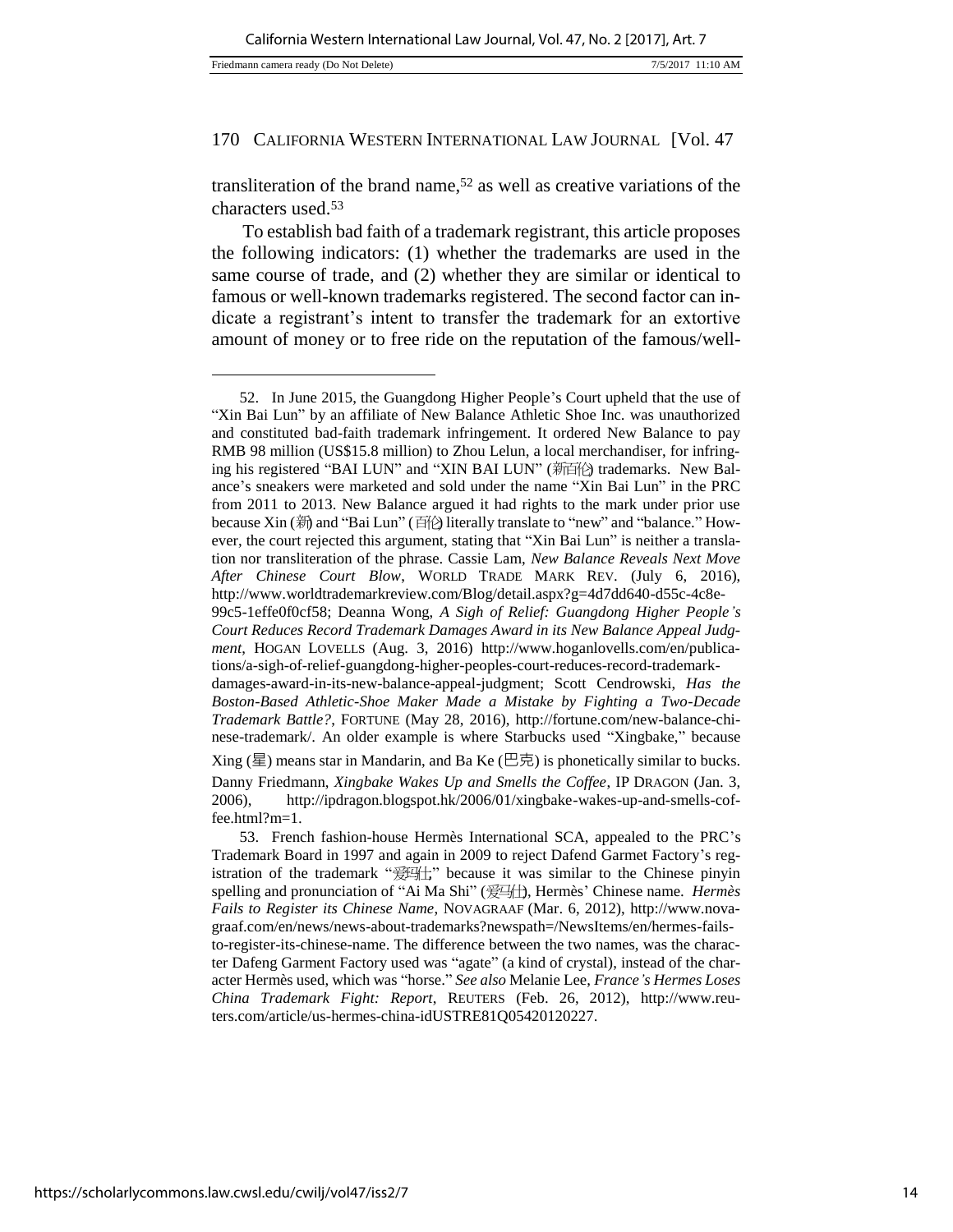| Friedmann: Protection Against Abuse of Trademark Law in Greater China: A Br |                   |
|-----------------------------------------------------------------------------|-------------------|
| Friedmann camera ready (Do Not Delete)                                      | 7/5/2017 11:10 AM |

known trademark. For example, Zhou, who registered the Chinese characters "新百伦" (Xin Bai Lun), the hybrid Chinese translation/Mandarin transliteration of New Balance, "had accumulated trademarks for the loose translation of several famous international brands—Dunhill, Hugo Boss, Enzo, and others."<sup>54</sup>

# *2. Registration of a Trademark that Should be Refused on Absolute Grounds*

In contrast with the relative grounds of refusal, which deal with conflicts of an applied-for trademark, with earlier trademarks and earlier rights, "absolute" grounds are concerned with the nature of the trademark itself. Both Article 17 of TRIPS and Article 18.21 of TPP prescribe, in almost identical language, that members may "provide limited exceptions to trademark rights . . . provided that such exceptions take account of the legitimate interests of the owner of the trademark and third parties."<sup>55</sup> The PRC, Hong Kong, Taiwan, and Macau have implemented exceptions and refuse the registration of descriptive marks such as the description of quality, intended purpose, material, place of origin or relevant characteristics, and goods or services that are generic or devoid of distinctive character.<sup>56</sup> For example, in April 2016, Macau's Court of Second Instance rejected the Sands Casino's application for the trademark "Cotai Strip," describing it as "ambiguous, generic and indefinite."57 All four jurisdictions provide that a lack of distinctiveness can be resolved by acquiring distinctiveness through use.<sup>58</sup>

<sup>54.</sup> Scott Cendrowski, *How New Balance Ran into a Wall in China*, FORTUNE (May 28, 2016), http://fortune.com/new-balance-chinese-trademark/.

<sup>55.</sup> TRIPS, *supra* note 6, art. 17; *see also* TPP, *supra* note 10, art. 18.21.

<sup>56.</sup> Trademark Law of the PRC, *supra* note 14, art. 11; Trade Marks Ordinance of Hong Kong, *supra* note 15, § 11(1); Industrial Property Code of Macau, *supra* note 16, arts. 199(1)(b)–(c); Trademark Act of Taiwan, *supra* note 17, art. 29.

<sup>57.</sup> Stephen Stradbrooke, *Sands Loses bid to Control Cotai Strip Trademark but Wins Retail Crown*, CALVIN AYRE (June 14, 2013), http://calvinayre.com/2013/06/14/casino/sands-loses-cotai-strip-trademark-bids/.

<sup>58.</sup> Trademark Law of the PRC, *supra* note 14, art. 11; Trade Marks Ordinance of Hong Kong, *supra* note 15, § 11(2); Industrial Property Code of Macau, *supra* note 16, art. 199(2); Trademark Act of Taiwan, *supra* note 17, art. 29.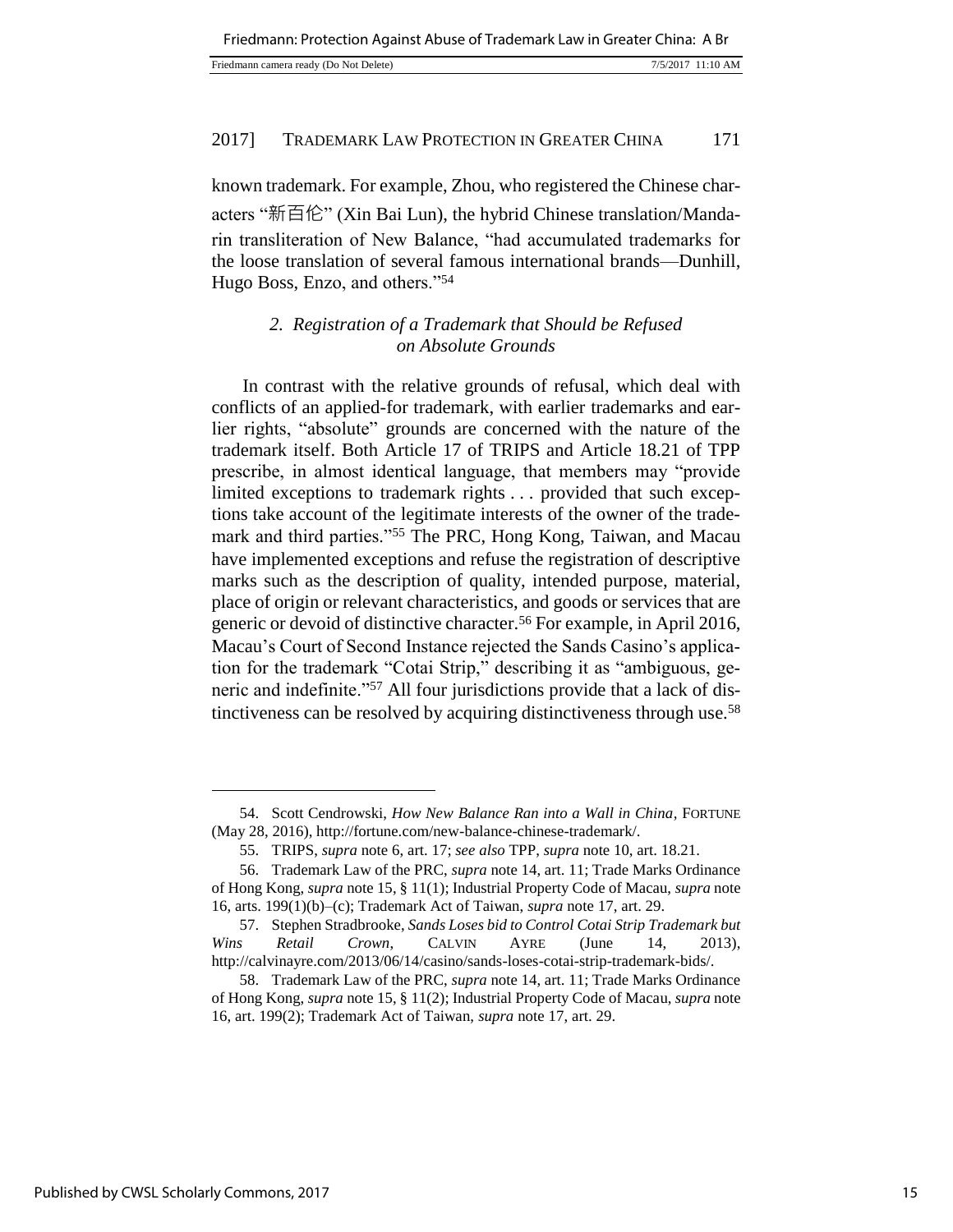The above-mentioned jurisdictions have the absolute grounds of refusal for three-dimensional trademarks: if the shape results from the nature of the goods themselves, or is necessary to obtain a technical result, or gives substantial value to the goods.<sup>59</sup> Professor Mireles argues that shape trademarks stifle creativity, artistic expression, and competition. He asserts that in non-reputation cases there should be an aesthetic functionality defense.<sup>60</sup>

Hong Kong<sup>61</sup> and Taiwan<sup>62</sup> allow for the registration of pure color trademarks (trademarks consisting of a single color), while the PRC<sup>63</sup> and Macau<sup>64</sup> allow for the registration of combination color trademarks. Identification of the source by a pure color trademark restricts competitors from using certain colors, which is not conducive to creativity, innovation nor competition. For example, once a pure color trademark is registered, brand holders and their industrial designers are basically deprived of the use of the full color spectrum. The PRC and Macau's combination color trademarks allow for more competition and freedom of choice, limiting the chance that trademark holders will overreach by using a single-color trademark.

## *3. Opposition to or Revocation of a Trademark that Deserves to be Registered*

Trademark holders find themselves between Scylla and Charybdis. They do not want to be labeled a trademark bully as this can make the mark unattractive to (potential) customers. Then again, if trademark

<sup>59.</sup> Trademark Law of the PRC, *supra* note 14, art. 12; Trade Marks Ordinance of Hong Kong, *supra* note 15, § 11(3); Industrial Property Code of Macau, *supra* note 16, art. 199(1)(a); Trademark Act of Taiwan, *supra* note 17, art. 36.

<sup>60</sup>*. See* Michael Mireles, *Aesthetic Functionality*, 21 TEX. INTELL. PROP. L.J. 155, 189 (2013).

<sup>61</sup>*. See* Trade Marks Ordinance of Hong Kong, *supra* note 15, § 3(1); *see also* H.K. INTELL. PROP. DEP'T, *Colour Marks*, *in* TRADE MARKS REGISTRY WORK MANUAL 1 (2016), http://www.ipd.gov.hk/eng/intellectual\_property/trademarks/registry/Colour\_marks.pdf.

<sup>62.</sup> Trademark Act of Taiwan, *supra* note 17, art. 19.

<sup>63.</sup> Trademark Law of the PRC, *supra* note 14, art. 8; *see also* Shi Xinzhang, *Problems Concerning the Application for Registration of a Color Combination Trademark*, CHINA INTELL. PROP. MAG. (Oct. 2006), http://www.chinaipmagazine.com/en/journal-show.asp?id=203.

<sup>64.</sup> Industrial Property Code of Macau, *supra* note 16, art. 199(1)(d).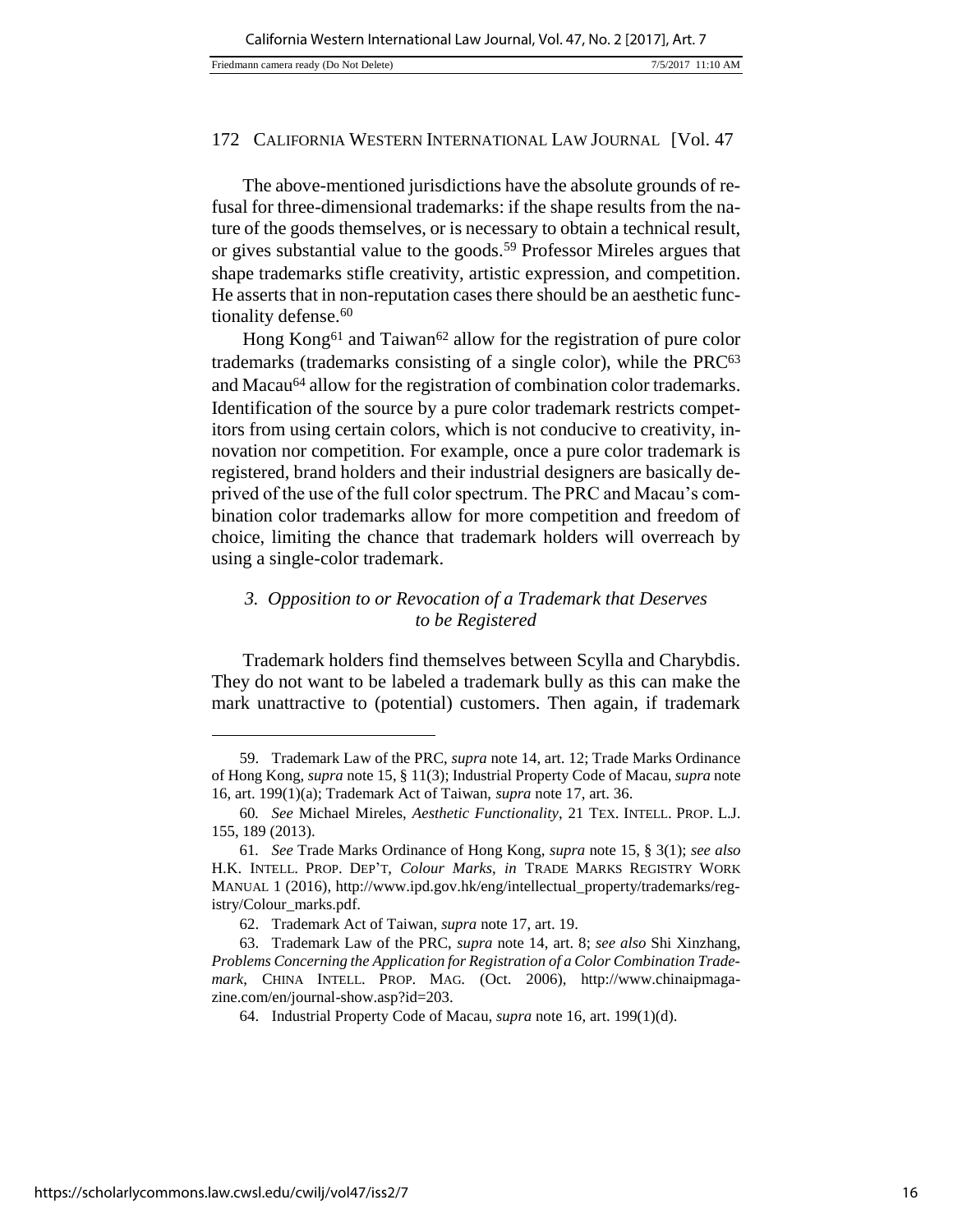| Friedmann camera ready (Do Not Delete) | 7/5/2017 11:10 AM |
|----------------------------------------|-------------------|

holders do not continuously assert their right, their trademark can become generic. Therefore, the opposition to or revocation of a trademark is only abusive if it is clear to the opposing or revoking party that the trademark deserves to be registered. An additional problem is that only companies with sufficient funds have the ability to continuously monitor their marks so that they know when a competitor files a hostile trademark that is similar or identical to the trademark and/or for the identical or similar goods or services.

To minimize the abusive use of oppositions or revocations of a trademark, jurisdictions in Greater China limit the time after publication in the official gazette when an opposition procedure can be started and by whom. In the PRC,<sup>65</sup> Hong Kong,<sup>66</sup> and Taiwan,<sup>67</sup> opposition needs to take place three months after publication. In Macau, opposition must be filed in less than two months after publication.<sup>68</sup> In all four jurisdictions, only parties with immediate economic interests (such as parties with previous rights or those who have reason to believe that the trademark would damage their existing rights) can oppose or revoke the trademark.

## *B. Abusive Threats of Litigation and Injunction*

The following Sections highlight the pressures that defendants increasingly face, given the expense, time, and stigmatizing nature of the threat of litigation. One can learn from the "Lumen" database<sup>69</sup> how effective a legal threat can be, even if perversely unfair, in fighting market competition.

<sup>65.</sup> Trademark Law of the PRC, *supra* note 14, art. 33.

<sup>66.</sup> Trade Marks Ordinance of Hong Kong, *supra* note 15, §§ 12(6), 44(1); Trade Marks Rules, (2003) Cap. 559A, Rule 16 (1)–(2) (H.K.); *see also* H.K. INTELL. PROP. DEP'T, *Opposition to Registration*, *in* TRADE MARKS REGISTRY WORK MANUAL 1 (2014), http://www.ipd.gov.hk/eng/intellectual\_property/trademarks/registry/Opposition\_to\_registration.pdf.

<sup>67.</sup> Trademark Act of Taiwan, *supra* note 17, art. 48.

<sup>68.</sup> Industrial Property Code of Macau, *supra* note 16, art. 211(1).

<sup>69.</sup> Lumen was formerly known as Chilling Effects.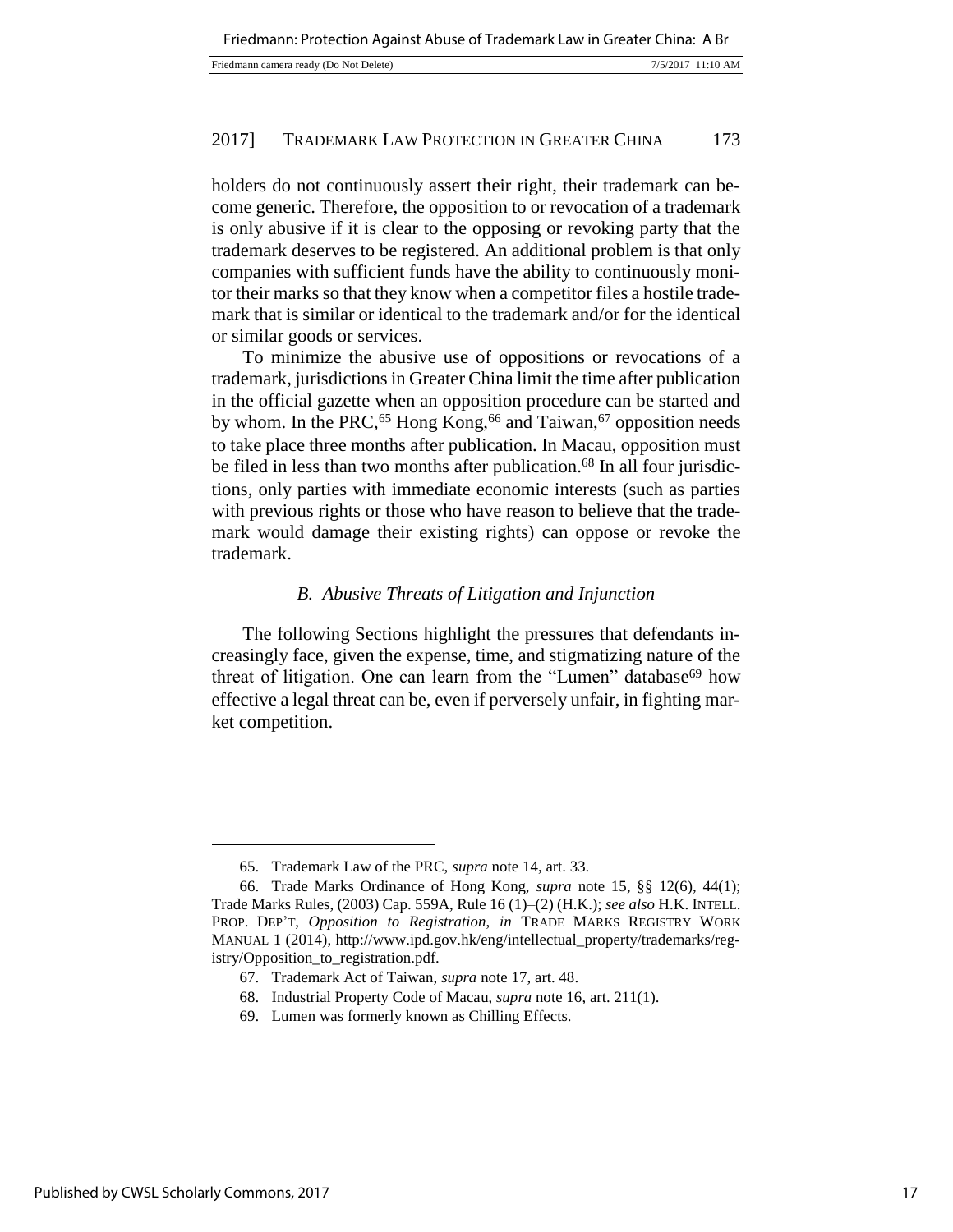#### Friedmann camera ready (Do Not Delete) 7/5/2017 11:10 AM

#### 174 CALIFORNIA WESTERN INTERNATIONAL LAW JOURNAL [Vol. 47

#### *1. Threatening Litigation*

Threatening litigation can be an effective means to stop unauthorized trademark use. But, when does threatening litigation turn abusive and become trademark bullying? Pre-litigation tactics, using for example Cease and Desist Letters, can possibly chill creativity, innovation and have adverse effect to competition;<sup>70</sup> and they could be considered abusive when the action would not likely prevail if it were litigated. This is the case, for example, if the parties are not competitors and there is no intent to compete in the future.

Determining whether litigation is abusive is case specific and a matter of fact and degree. Abusive litigation, or as Professor Port calls "strike suites," is where "[the] objective is to raise the cost of market entrance or continuation for the competitor."<sup>71</sup> Pre-litigation tactics, such as Cease and Desist Letters, followed by actual trademark infringement filings are not necessarily prosecuted to a conclusion on the merits. If pursued to a decision on the merits, many trademark infringement claims would not stand a chance of success.

## *2. Injunctions*

Before a hearing on the merits, trademark holders and sometimes their licensees can enjoin an alleged infringement, adopt property preservation, or preliminary execution. Courts consider whether the applicant established a *prima facie* probability of success on the merits and whether there is a risk of irreparable harm. Another legal avenue for trademark holders is to record their trademarks with Customs. Customs agencies investigate and detain alleged counterfeit goods. Both avenues have the potential to allow trademark holders to abusively assert their rights. The jurisdictions try to minimize this abuse with the safeguards outlined below.

<sup>70</sup>*. See generally Request for Comments*, *supra* note 18 (Congress directed the Secretary of Commerce to investigate trademark litigation tactics.); TRADEMARK TECHNICAL AND CONFORMING AMENDMENT ACT OF 2010, Pub. L. No. 111-146, 124 Stat. 66 (2010).

<sup>71.</sup> Kenneth Port, *Trademark Extortion: The End of Trademark Law*, *William Mitchell Legal Studies Research Paper No. 83*, WM. MITCHELL COLL. OF L. 1-71, 4 (2007).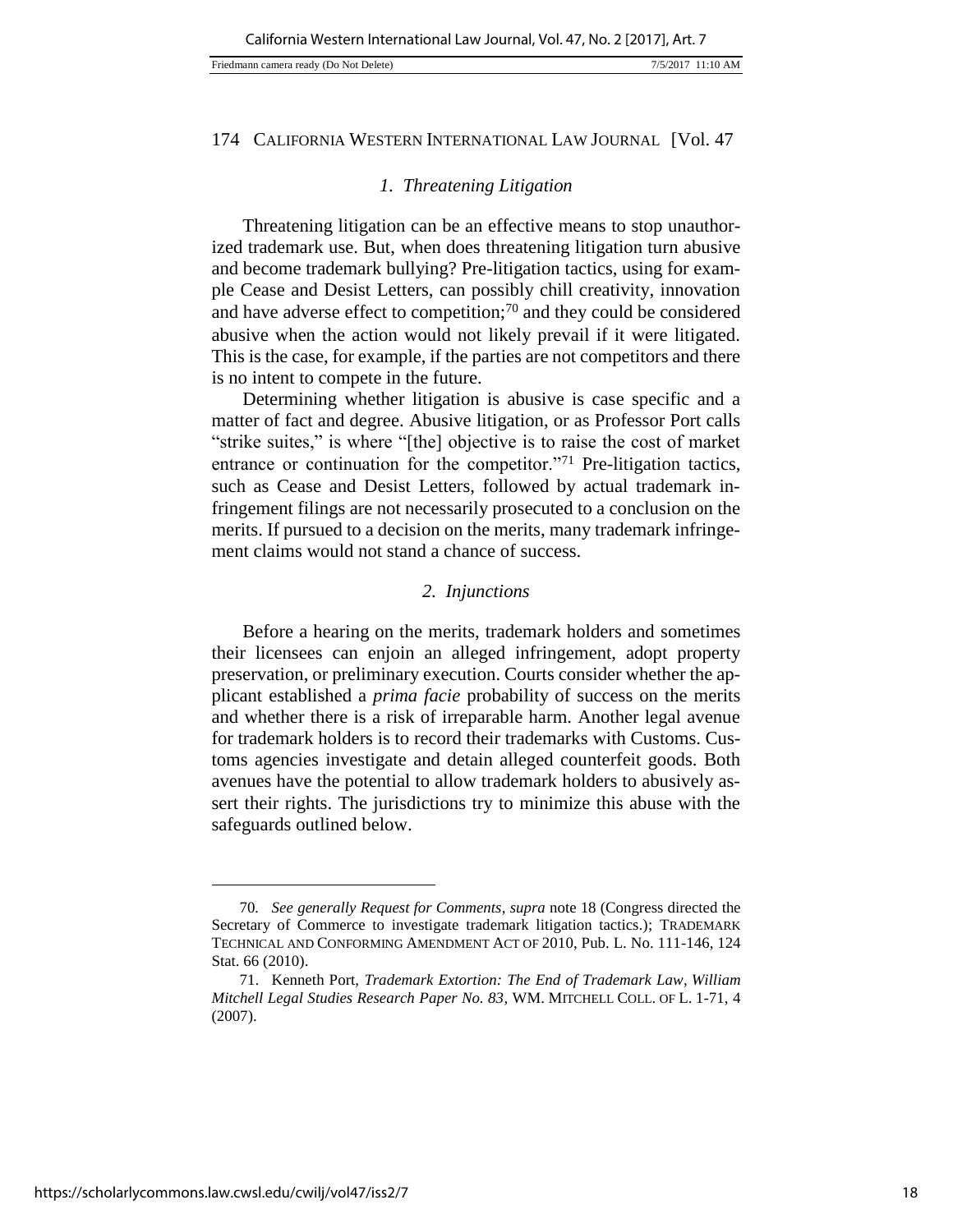| Friedmann camera ready (Do Not Delete)<br>7/5/2017 11:10 AM |  |
|-------------------------------------------------------------|--|
|-------------------------------------------------------------|--|

Injunctions are balanced solutions due to their safeguards and tendency to initiate litigation. However, in asymmetric competition a financially strong trademark holder is able to threaten litigation and possible injunctive relief as anti-competitive instruments.

## *The PRC*

Article 97(3) of Civil Procedure Law<sup>72</sup> states implicitly that occurring infringements can be enjoined and so did Article 57 Trademark Law<sup>73</sup> of the PRC 2001. Article 65 Trademark Law of the PRC 2013 gives trademark holders the right to asset preservation and injunctive relief while Article 66 Trademark Law of the PRC 2013 provides for evidence preservation.74 Article 1 Judicial Interpretation by the Supreme People's Court of Issues Relating to the Application of Law to Pre-trial Suspension of Acts of Infringement of Exclusive Right to Use Trademarks and to Evidence Preservation (JI Pre-trial Suspension of Infringement and Evidence Preservation) makes the pre-trial suspension of acts of trademark infringement or evidence preservation possible.<sup>75</sup>

However, to prevent a vexatious trademark holder from frivolously filing for suspensions, the JI Pre-trial Suspension of Infringement and Evidence Preservation has put several safeguards in place. First, when filing for a pre-trial suspension, the applicant shall provide a guaranty.<sup>76</sup>

<sup>72.</sup> 中华人民共和国民事诉讼法 [Civil Procedure Law of the People's Republic of China] (promulgated by President Order, Apr. 9, 1991, amended Aug. 31, 2012), art. 97(3), *translated in* http://www.wipo.int/edocs/lexdocs/laws/en/cn/cn012en.pdf.

<sup>73</sup>*. See* 1982年8月23日,中华人民共和国商标法 (全国人大常委会令第10号公布) [Trademark Law of the People's Republic of China (as amended up to Decision of October 27, 2001, of the Standing Committee of the National People's Congress, revising the Trademark Law of the People's Republic of China; promulgated by Order No. 10 of August 23, 1982, of Standing Committee of the National People's Congress 2001), art. 57, *translated in* http://www.wipo.int/wipolex/en/details.jsp?id=5003.

<sup>74</sup>*. Id.* art. 65.

<sup>75.</sup> 最高人民法院关于诉前停止侵犯注册商标专用权行为和保全证据适用法律问题的解释 [Interpretation by the Sup. People's Ct. of the Issues Relating to Application of Law to Pre-trial Suspension of Acts of Infringement of Exclusive Right to Use Trademarks and to Evidence Preservation] (promulgated by the Jud. Comm. of the Sup. People's Ct. at the 1203rd Meeting, Jan. 9, 2002, effective Jan. 22, 2002) (China), *translated in* http://www.wipo.int/edocs/lexdocs/laws/en/cn/cn058en.pdf.

<sup>76</sup>*. Id.* art. 6.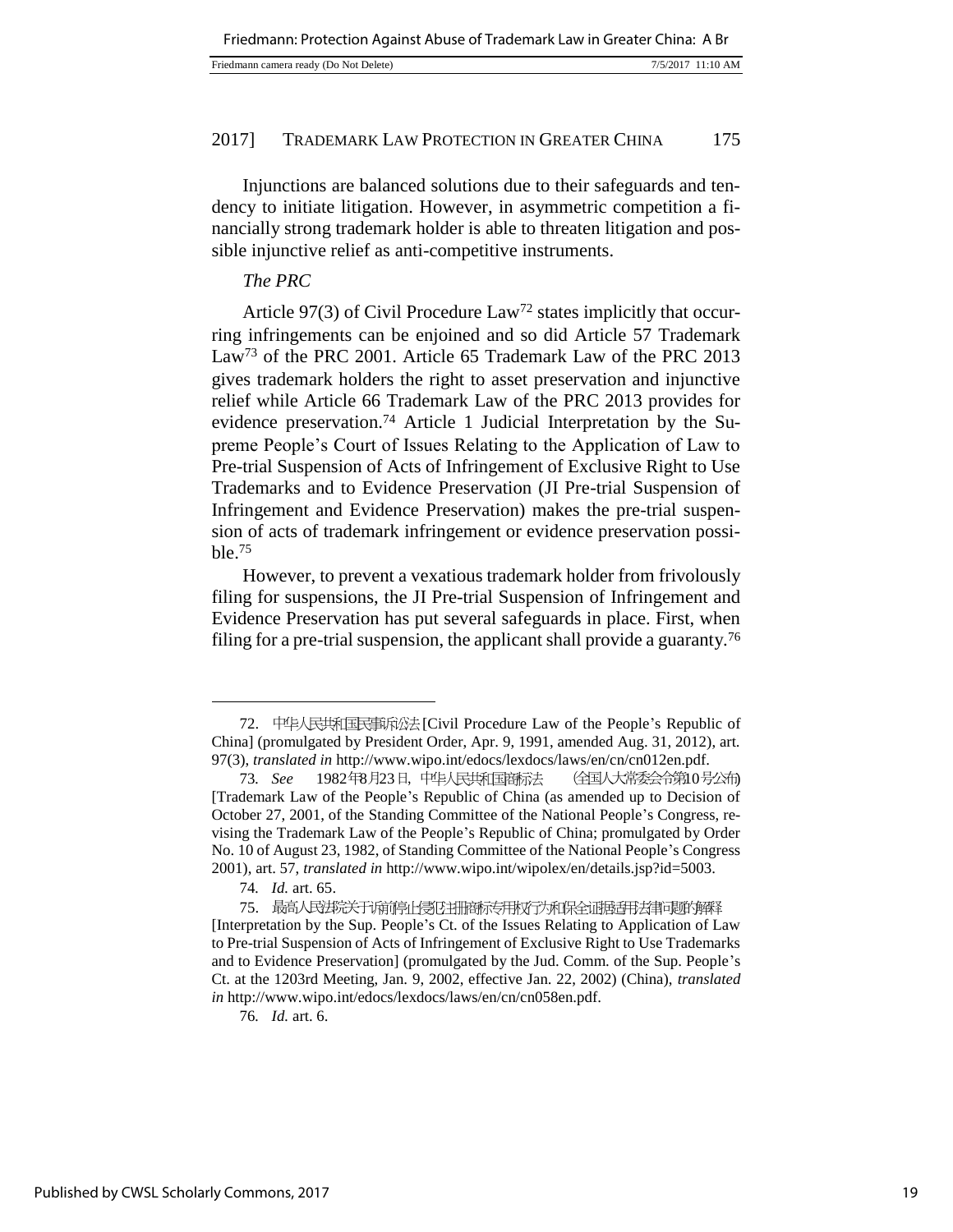In the likelihood of great injury, the People's Court may order the applicant to provide additional guaranties.<sup>77</sup> In addition, "[w]here a trademark registrant or an interested party does not institute legal proceedings within fifteen days after the People's Court adopts the measure to suspend the relevant act or to preserve evidence, the People's Court shall cancel the measure adopted pursuant to the adjudication."78 Finally, in cases "[w]here the applicant does not institute legal proceedings or the erroneous application causes injury to the respondent," the respondent can sue the applicant for damages.<sup>79</sup> The PRC also has a separate regime for injunctions at trade fairs.<sup>80</sup>

## *Hong Kong*

In Hong Kong, sections 22 and 63 Trade Marks Ordinance provide that trademark holders can sue for an injunction to restrain alleged trademark infringement.81 The safeguards against abuse of the injunction mechanism can be found in the following provision: section 26 Trade Marks Ordinance of Hong Kong states that if one is threatened by an action for trademark infringement with respect to any use other than packaging or the supply of services under the trademark, one may bring an action before the court for relief.<sup>82</sup> The relief can be a declaration to the effect that the threats are unjustifiable; an injunction against the continuance of the threats; and damages, if any, that have been sustained by the plaintiff by reason of the threats. A plaintiff may not seek relief under section 26 of Hong Kong's Trade Marks Ordinance unless such application is urgent. $83$  Where an application requires imminent action, an injunction may be granted for the issue of the writ, summons, or other terms, if any, as the court deems fit.<sup>84</sup>

l

81. Trade Marks Ordinance of Hong Kong, *supra* note 15, §§ 22 and 63.

84*. Id*.

<sup>77</sup>*. Id.* art. 7.

<sup>78</sup>*. Id.* art. 12.

<sup>79</sup>*. Id.* art. 13.

<sup>80.</sup> Demian Stauber & Zhongqi Zhou, *Protection of Intellectual Property Rights at Trade Fairs in China – Analysis of the Current Legal Framework and Comparison with Other Approaches,* 10 U.C. DAVIS BUS. L.J. 207, 209 (2010).

<sup>82</sup>*. Id.* 

<sup>83</sup>*. See generally* The Rules of the High Court, Interlocutory Injunctions, Interim Preservation of Property, Interim Payments, Etc., No. 29, Rule 1 (2008) Cap. 4A (H.K.).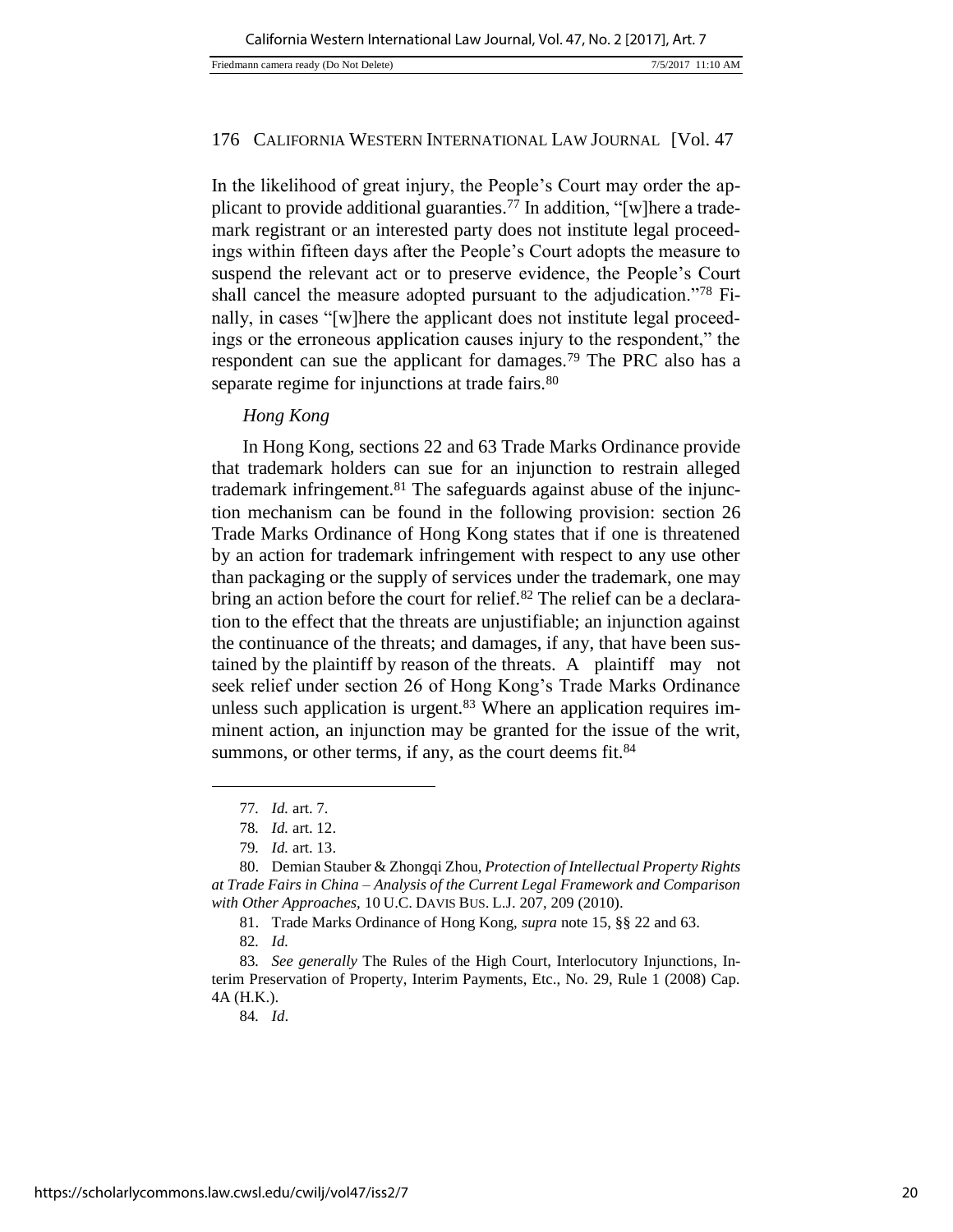| Friedmann camera ready (Do Not Delete) | 7/5/2017 11:10 AM |
|----------------------------------------|-------------------|
|----------------------------------------|-------------------|

However, section 63(2) Trade Marks Ordinance of Hong Kong protects the continuation of any good faith use of a trademark which was began before an injunction was granted that was based on the protection of a well-known trademark.<sup>85</sup> Where a claimant obtains a "Mareva injunction,"86 the debtor will generally need to pay damages for defendant's loss that were derived by an injunction that was subsequently determined to be erroneously granted.<sup>87</sup>

## *Macau*

Macau's Industrial Property Code, Article 45, dealt with preliminary injunctions in two ways. <sup>88</sup> First, preliminary injunctions may be brought in any action taken with respect to an industrial property right, which includes trademark rights.<sup>89</sup> Second, the "provisions of civil procedure shall apply to this injunction system, but there shall always be a hearing of the opposing party unless, exceptionally, this could jeopardize the result of the actual injunction."<sup>90</sup> In Macau, there is no specified mechanism to request an order to preserve evidence or to prevent damage. The requests can be done during trial or infringement proceedings. "In case of urgency, injunctions have to be issued within 2 months or 15 days from the request at the soonest (in case the defendant was not summoned)."91

*Taiwan*

<sup>85</sup>*. See* Trade Marks Ordinance of Hong Kong, *supra* note 15, §§ 63(1) and (2).

<sup>86.</sup> A Mareva injunction is a court order freezing of a debtor's assets to prevent them from being taken abroad. *See generally "Mavera Injunction*" LAWTEACHER.NET (Nov. 2013), https://www.lawteacher.net/free-law-essays/english-legal-system/mareva-injunction.php; Simon Powell & Chi Ho Kwan, *Litigation and Enforcement in Hong Kong: Overview*, LATHAM & WATKINS (July 1, 2016), http://us.practicallaw.com/0-520-6543?q=&qp=&qo=&qe=.

<sup>87</sup>*. Id.*

<sup>88.</sup> Industrial Property Code of Macau, *supra* note 17, art. 45.

<sup>89</sup>*. Id.* art. 45(1).

<sup>90</sup>*. Id.* art. 45(2).

<sup>91.</sup> Report to the Anti-Counterfeiting Committee, 62nd Council Meeting, Oct. 19–22 2013, Asian Patent Att'y Association, Hanoi, Vietnam, http://www.apaaonline.org/pdf/APAA\_62nd\_council\_meeting/AntiCounterfeitingC ommitteeReports2013/Macau-AntiCounterfeiting-Committee-Report-2013.pdf (Viet.).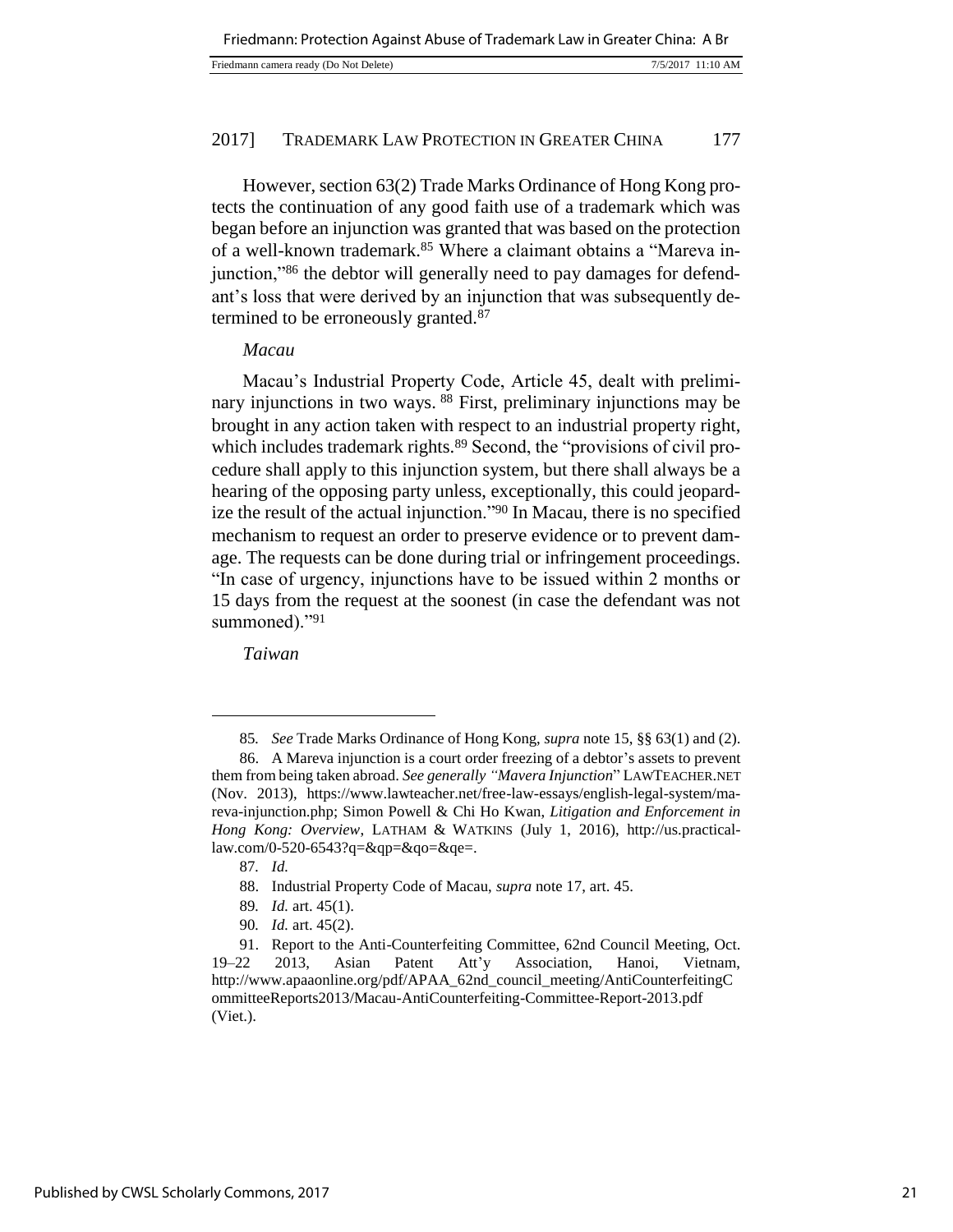In Taiwan, preliminary injunctions for intellectual property rights maintain a temporary *status quo* and are frequently sought to stop infringing products from continuous importation, sale, and manufacture. For example, Article 537-4 from the Taiwan Code of Civil Procedure provides that "[w]here necessary for purposes of preventing material harm or imminent danger or other similar circumstances, an application may be made for an injunction maintaining a temporary status quo with regard to the legal relation in dispute."<sup>92</sup>

# *3. Customs' Detainment*

An additional protection to prevent trademark holders from abusing the law can be found in laws addressing actions of authorities in customs agencies. Specifically, to avoid instances where competitors abuse customs services and ask authorities to detain goods that allegedly infringe with their rights, customs authorities are willing to detain goods only on the condition that the mark holder requesting detainment is held liable for the costs and/or pays a guarantee equivalent to the value of the detained goods.

# *The PRC*

Article 25 Regulations of the PRC on Customs Protections of Intellectual Property Rights, states, "Where the Customs detains the suspected infringing goods . . . the holder of an intellectual property right holder shall make payment of the relevant expenses for the warehousing, maintenance, and disposition of the goods."<sup>93</sup> If a right holder fails to pay the expenses, Customs may deduct them from the surety the owner has placed.<sup>94</sup> If Customs cannot establish the detained goods to

<sup>92.</sup> 民事訴訟法 [Taiwan Code of Civil Procedure] (promulgated Feb. 1, 1935, effective July 1, 1935, as amended June 25, 2003 and July 1, 2015), art. 537-4, *translated in* http://law.moj.gov.tw/Eng/LawClass/LawContent.aspx?pcode=B0010001.

<sup>93.</sup> 中华人民共和国国务院令 [Regulations of the People's Republic of China Regarding Customs Protection of Intellectual Property Right] (promulgated by the State Council of the People's Republic of China, Dec. 2, 2003, amended Mar. 24, 2010, effective Apr. 1, 2010), art. 25, *translated in* http://english.customs.gov.cn/Statics/d95ecac5-4be9-4d69-b71f-c77169e73360.html. S*ee generally* Bin Zhang & Yue Zheng, *Customs Actions – Procedures, New Measures, Case Studies*, CCPIT PATENT AND TRADEMARK LAW OFFICE (Jan. 5, 2016), http://www.ccpit-patent.com.cn/node/2843.

<sup>94</sup>*. Id.*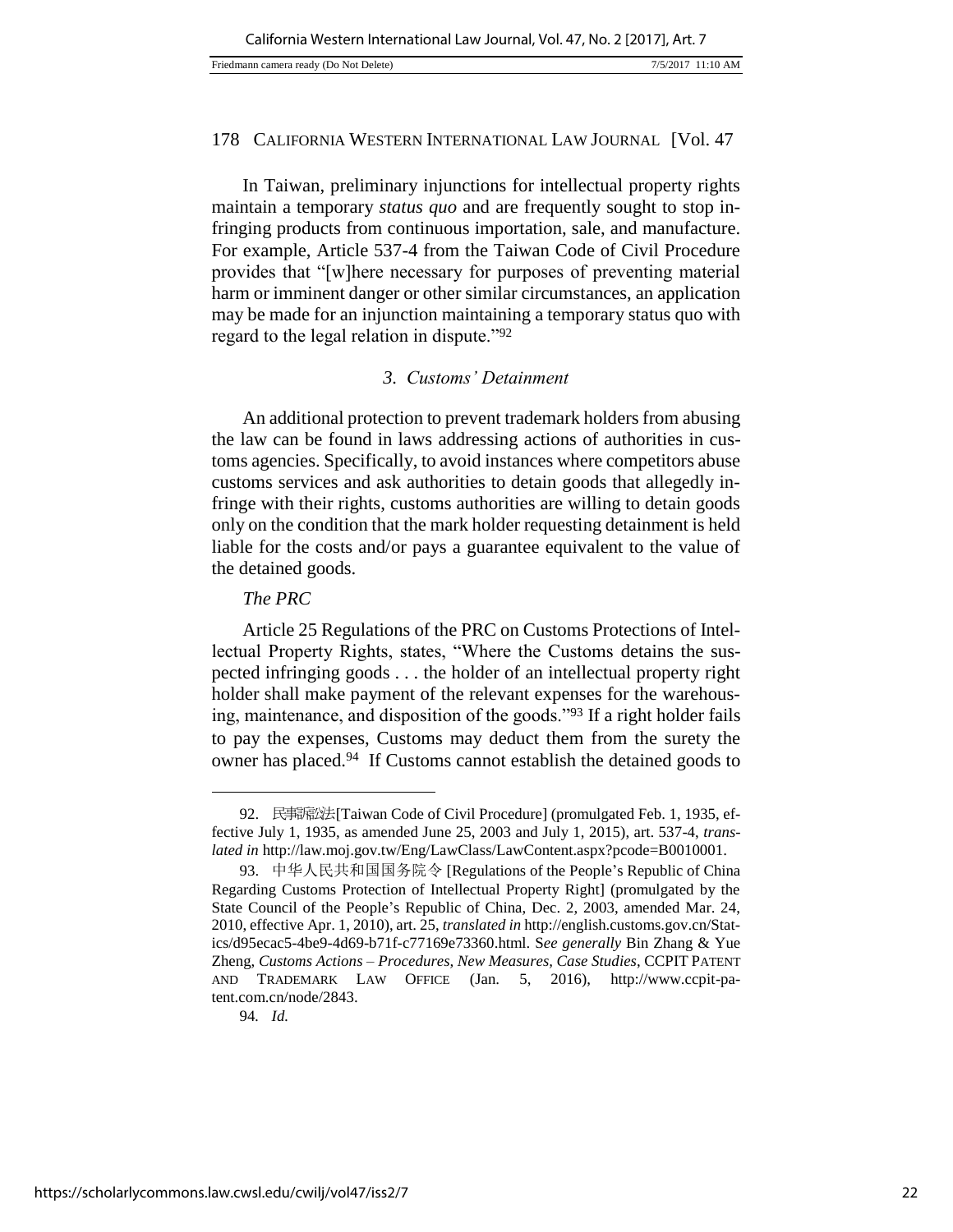| Friedmann camera ready (Do Not Delete) | 7/5/2017 11:10 AM |
|----------------------------------------|-------------------|

be infringing, or the People's Court decides on the non-infringement of the IP right, the IP right holder shall be held liable for the damages.<sup>95</sup>

# *Hong Kong*

Section 30B(1) Trade Descriptions Ordinance of Hong Kong, states that the trademark owner may apply for an order to detain goods "where he has reasonable ground for suspecting" that the goods to be imported are infringing.<sup>96</sup> The Court of First Instance may require the trademark owner "to provide security or an equivalent assurance in an amount sufficient to protect the importer and any other person having an interest in the goods to be detained . . . from any loss or damage that may be incurred in the event that the detention is wrongful.  $\ldots$ <sup>97</sup>

## *Taiwan*

Article 73 Trademark Act of Taiwan states, "Customs shall revoke the detention of goods" if: (1) the person who requested the detainment did not initiate legal proceedings for trademark infringement within a period of twelve days; (2) "a final ruling of the court dismisses the litigation initiated by the person who requested" the goods be detained; and (3) "a final judgment of the court holds the detained articles do not infringe" on a trademark holder's rights.<sup>98</sup> In situations where the detention is revoked, "the person who requested to detain [the goods] shall be liable for all relevant expenses incurred as a result of the delay of containers, warehousing, loading and unloading of the detained articles."<sup>99</sup> Article 74 Trademark Act of Taiwan states, "If a final judgment of the court holds that the detained articles do not infringe trademark rights, the person who requested the [detention] shall compensate . . . for [the] injury caused  $\dots$ ."100

<sup>95</sup>*. Id.* art. 29(2).

<sup>96.</sup> 商品説明條例(第362章) Trade Descriptions Ordinance, (2013) Cap. 362, § 30B(1), *translated in* http://www.wipo.int/wipolex/en/text.jsp?file\_id=187181 (H.K.).

<sup>97</sup>*. Id.* § 30C(2).

<sup>98.</sup> Trademark Act of Taiwan, *supra* note 17, arts. 73(1)–(3).

<sup>99</sup>*. Id.* art. 73(5).

<sup>100</sup>*. Id.* art. 74.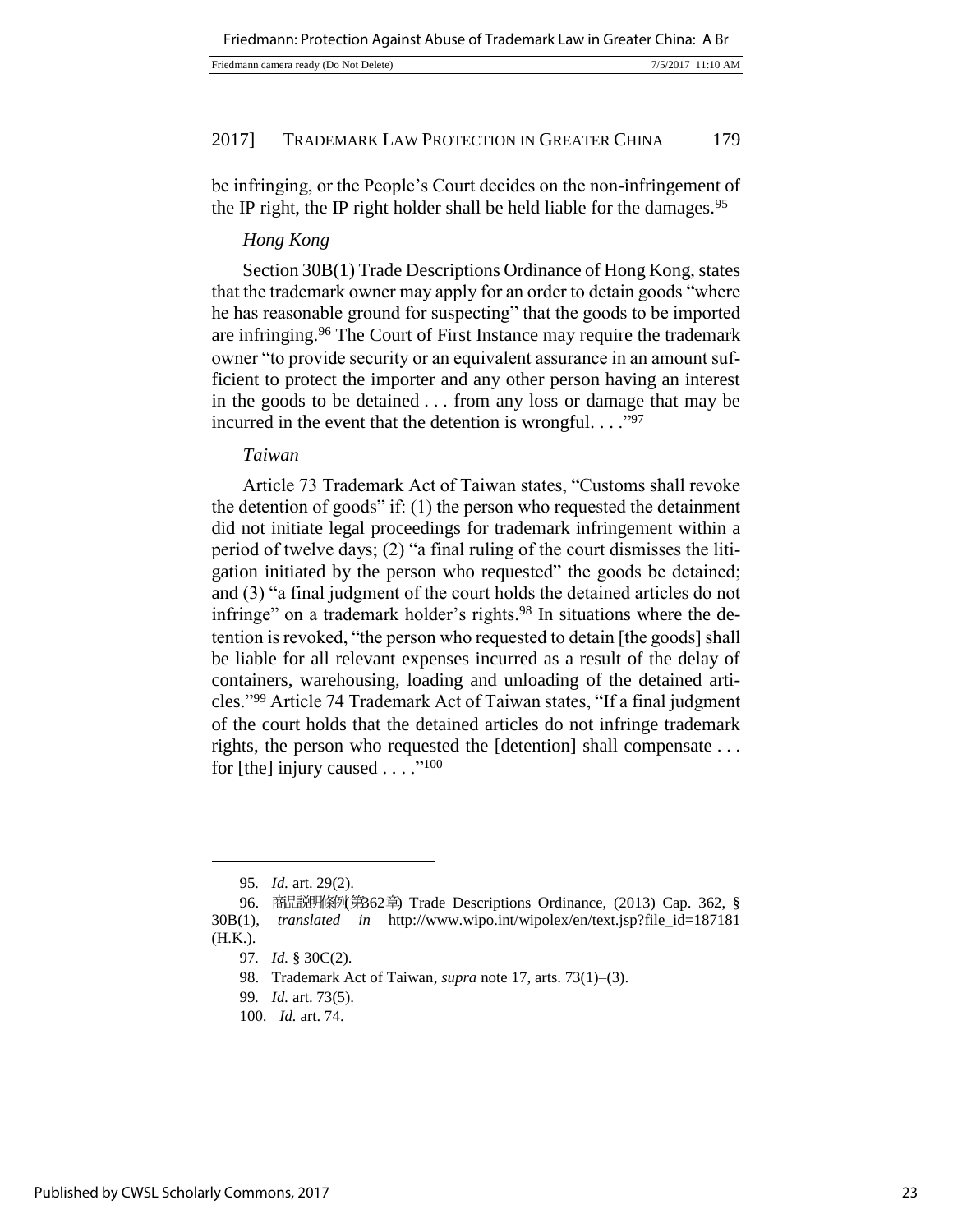| Friedmann camera ready (Do Not Delete) |  |
|----------------------------------------|--|
|                                        |  |

## *4. Litigation and Recovering Legal Costs*

Litigation can be costly and time-consuming: "[t]he mere pendency of litigation can mean that other actors in the marketplace may be reluctant to have future dealings with the alleged infringer."<sup>101</sup> Just as with registration, litigation must be pursued in good faith because, by definition, abuse of trademark law is certain without it.

A good illustration of bad faith litigation is the Qisehua case decided by the Supreme People's Court of the PRC on November 4, 2014.102 In October 2010, Aiyaya, a competitor of the fashion accessories store "Qisehua," obtained an exclusive license to use Huamao's trademarked logo which included the word "Qisehua" for a limited period of three years.<sup>103</sup> The logo was registered by Huamao in several classes of goods but had never been used in association with fashion accessories.104 After waiting eighteen months to use the trademark, Aiyaya initiated legal proceedings against Qisehua for trademark infringement and compensatory damages.<sup>105</sup>

The Supreme People's Court determined that the lawsuit was used as an attempt to weaken, or possibly eliminate, Qisehua as a competitor and that Aiyaya obtained the license solely to commence a lawsuit for financial gain.106 In an effort to strike a balance between protecting intellectual property rights and deterring bad faith litigation, the Court determined that Qisehua "had still violated the trademark rights of another by using the word 'Qisehua' in respect of goods for which Huamao's trademark had been validly registered."<sup>107</sup> The court held

<sup>101.</sup> Already, LLC v. Nike, Inc*.*, 133 S. Ct. 721, 734 (2013) (Kennedy, J., concurring).

<sup>102.</sup> He Wei & Wang Yaxi, *"Good Faith" to Deter Opportunistic Trademark Litigation—How to Deal with Abusive Trademark Litigation*, KING & WOODS MALLESONS: CHINA LAW INSIGHT (Apr. 25, 2016), http://www.kwm.com/en/cn/knowledge/insights/how-to-deal-with-abusive-trademark-litigation-20160425.

<sup>103</sup>*. Id.*

<sup>104</sup>*. Id.*

<sup>105</sup>*. Id.*

<sup>106</sup>*. Id.*

<sup>107</sup>*. Id.*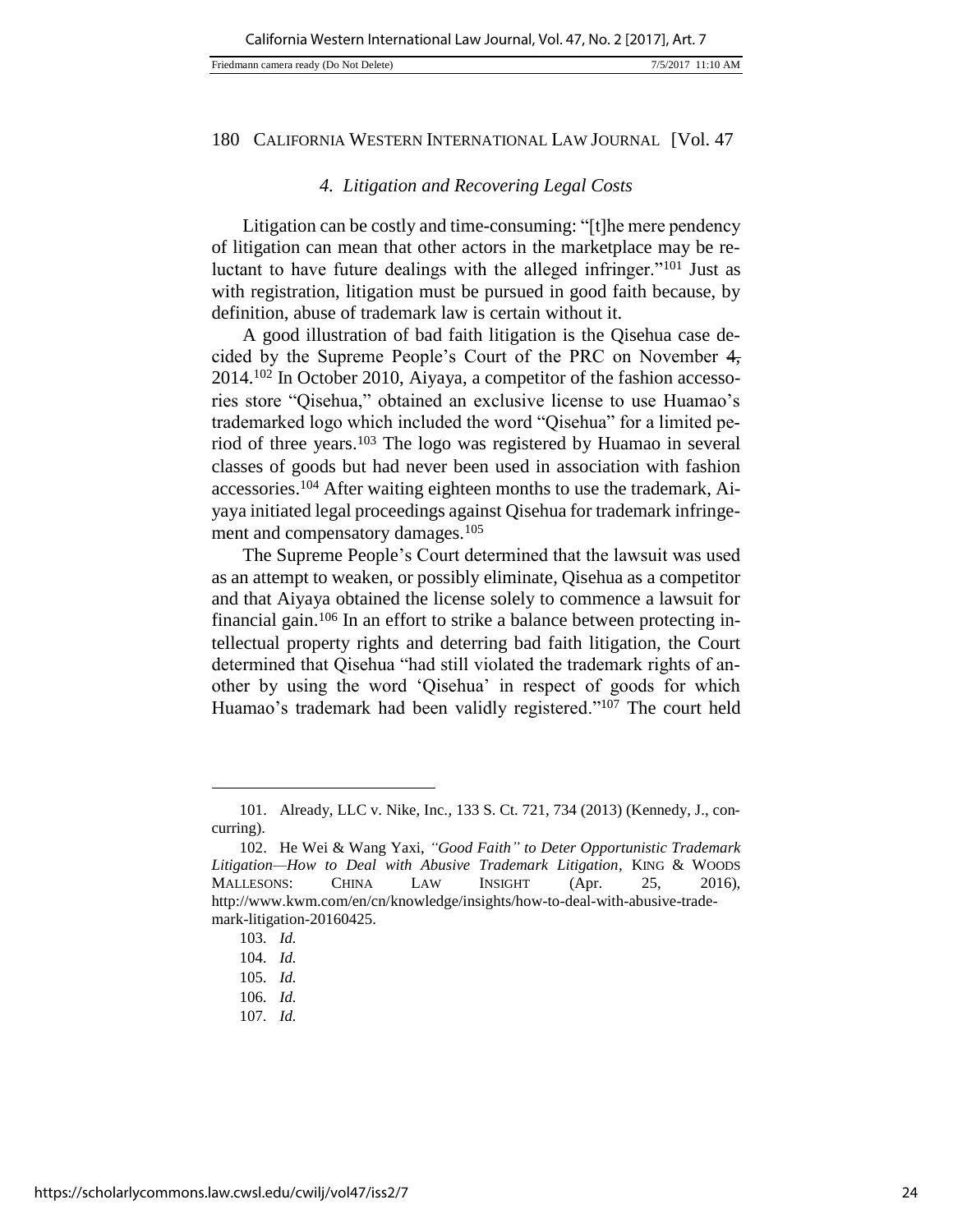| Friedmann camera ready (Do Not Delete) |  | 7/5/2017 11:10 AM |
|----------------------------------------|--|-------------------|
|----------------------------------------|--|-------------------|

that this was Qisehua's own fault and, considering that Aiyaya had acquired the trademark license at a cost of 1.2 million yuan, Qisehua was ordered to pay Aiyaya 1.2 million yuan in compensatory damages.<sup>108</sup>

The PRC is in the process of reforming its General Principles of the Civil Law 1986, which might reign in abusive litigation. For example, Article 212 of the proposed amendments to the General Principles of Civil Law prohibits abusive litigation.<sup>109</sup> So what is abusive litigation? Provision 212 defines it as "[h]arming others for the purpose of restricting competition or illegal exercise of civil rights."<sup>110</sup>

If a court determines that the plaintiff litigated in bad faith, it has the discretion to award compensation to the prevailing defendant. However, there is a distinction between the recovery of court fees and attorney's fees. In the PRC, Hong Kong, Macau, and Taiwan, the basic principle is that the losing party shall pay the litigation costs.

## *The PRC*

In the PRC, the State Council issued a regulatory scheme for the recovery of litigation costs in the Measures for Payment of Litigation Costs.<sup>111</sup> Article 6 details litigation costs as: "(1) case acceptance fee; (2) application fee; and (3) the traffic expenses, accommodation expenses, living expenses, and subsidies for missed work, [and all costs] incurred by witnesses, authenticators, interpreters and adjustment makers for their appear[ance] in the People's Court."<sup>112</sup> Provisions of the Trademark Law and the Provisions of the Supreme People's Court on Several Issues Concerning the Application of Law in the Trial of Civil Dispute Cases Arising from Monopolistic Conduct, make clear that in IP litigation, prevailing rights holders can recover "reasonable costs"

l

112*. Id.* art. 6.

<sup>108</sup>*. Id.*

<sup>109.</sup> Mark Cohen, *Civil Law Reform and IP in China*, CHINA IPR, (Apr. 23, 2015), https://chinaipr.com/2015/04/23/civil-law-reform-and-ip-in-china/.

<sup>110</sup>*. See generally id.*

<sup>111.</sup> Jiaona Banfa (诉讼费用交纳法) [Measures on the Payment of Litigation Costs] (promulgated by the St. Council, Dec. 19, 2006, effective Apr. 1, 2007) ST. COUNCIL GAZ., Feb. 10, 2007 (China), *translated in* http://en.pkulaw.cn/Display.aspx?LookType=3&Lib=law&Cgid=82815&Id=5765&SearchKeyword=&SearchCKeyword=&paycode=.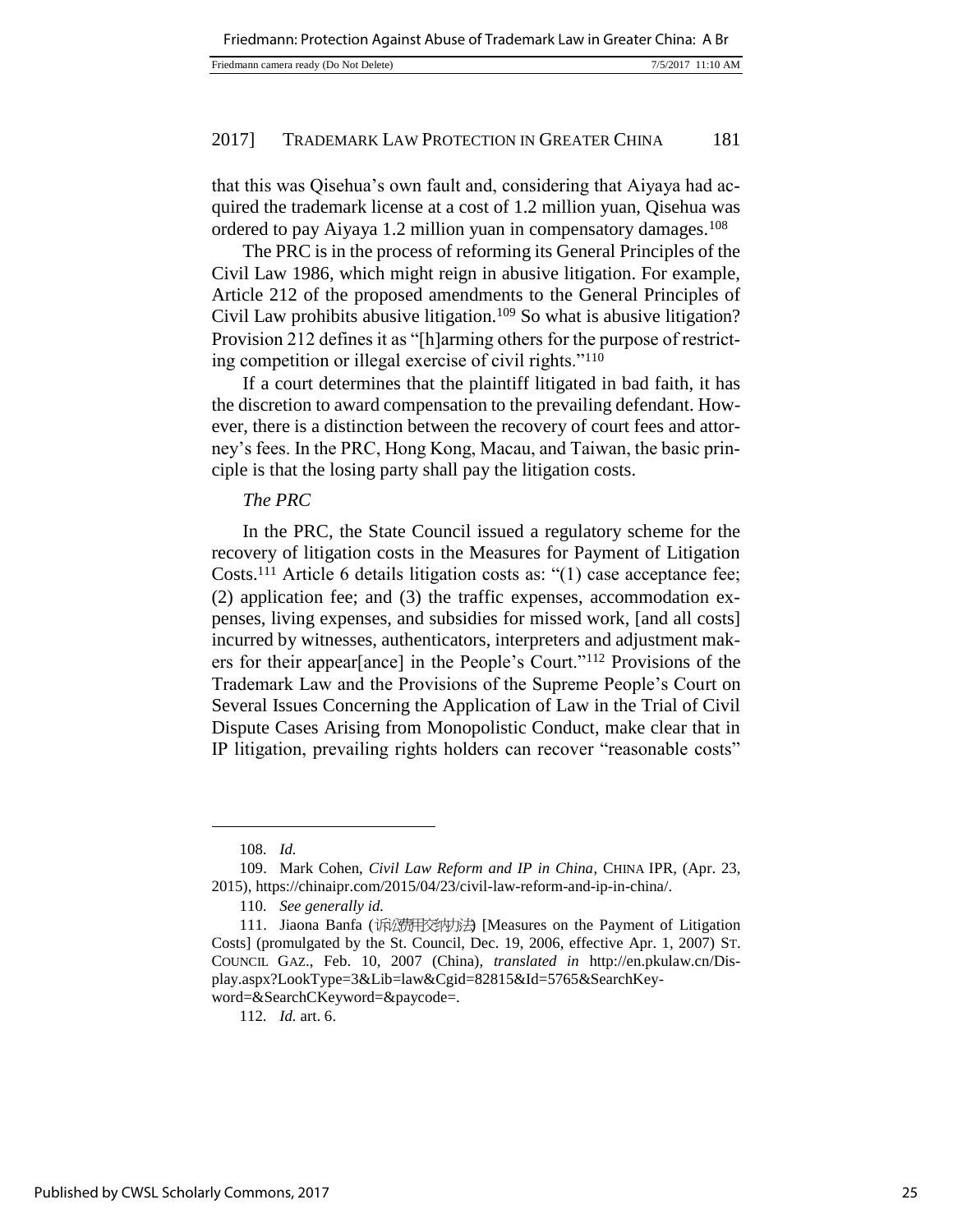including attorney's fees and costs, to stop infringement.<sup>113</sup> Further, "[c]ourt fees and those fees paid to notarization or appraisal institutions are often recoverable in IP litigation."<sup>114</sup> However, awards of attorney's fees are usually in conformity with the market and courts will seldom award fees that are substantially above-market.<sup>115</sup>

## *Hong Kong*

In Hong Kong, parties typically pay their own legal costs and awards for litigation costs are subject to the court's discretion.116 However, "the general rule is that the successful party will recover a proportion of its legal costs from the unsuccessful party."<sup>117</sup> Section 86(1) Trade Marks Ordinance of Hong Kong states, "In all proceedings before the court under this Ordinance the court may award to any party such costs as it may consider reasonable."<sup>118</sup>

#### *Macau*

In Macau, court costs have a broad meaning.<sup>119</sup> This includes "reimbursements, transportation expenses and compensations."120 The relevant rules on attorney's fees are provided in the Decree-Law no. 31/ 91/M, of 6th May (Lawyers' Statute) and the Rules on Legal Opinions of the Macau Lawyers' Association.<sup>121</sup>

*Taiwan*

<sup>113</sup>*. See generally* Susan Ning & Ding Liang, *Commentary on the Anti-Monopoly Judicial Interpretation*, KING & WOODS MALLESONS: CHINA LAW INSIGHT (Aug. 29, 2012), http://www.chinalawinsight.com/2012/08/articles/corporate/commentaryon-the-antimonopoly-judicial-interpretation/.

<sup>114.</sup> He Wei, *The Rules on Recovering Costs: China*, MANAGING INTELLECTUAL PROPERTY (March 23, 2015), https://ialci.org/Recovering%20costs.pdf.

<sup>115</sup>*. Id.*

<sup>116.</sup> Powell & Kwen, *supra* note 86.

<sup>117</sup>*. Id.*

<sup>118.</sup> Trade Marks, Ordinance of Hong Kong, *supra* note 15, § 86(1).

<sup>119</sup>*. See generaly* Cândida da Silva Antunes Pires, *Cost and Fee Allocation in Civil Procedure*, INT'L ACADEMY OF COMP. L. 1–8 (2010), http://www-personal.umich.edu/~purzel/national\_reports/Macau%20(SAR)%20(PRC).pdf.

<sup>120</sup>*. Id.* at 2.

<sup>121</sup>*. Id.* at 3.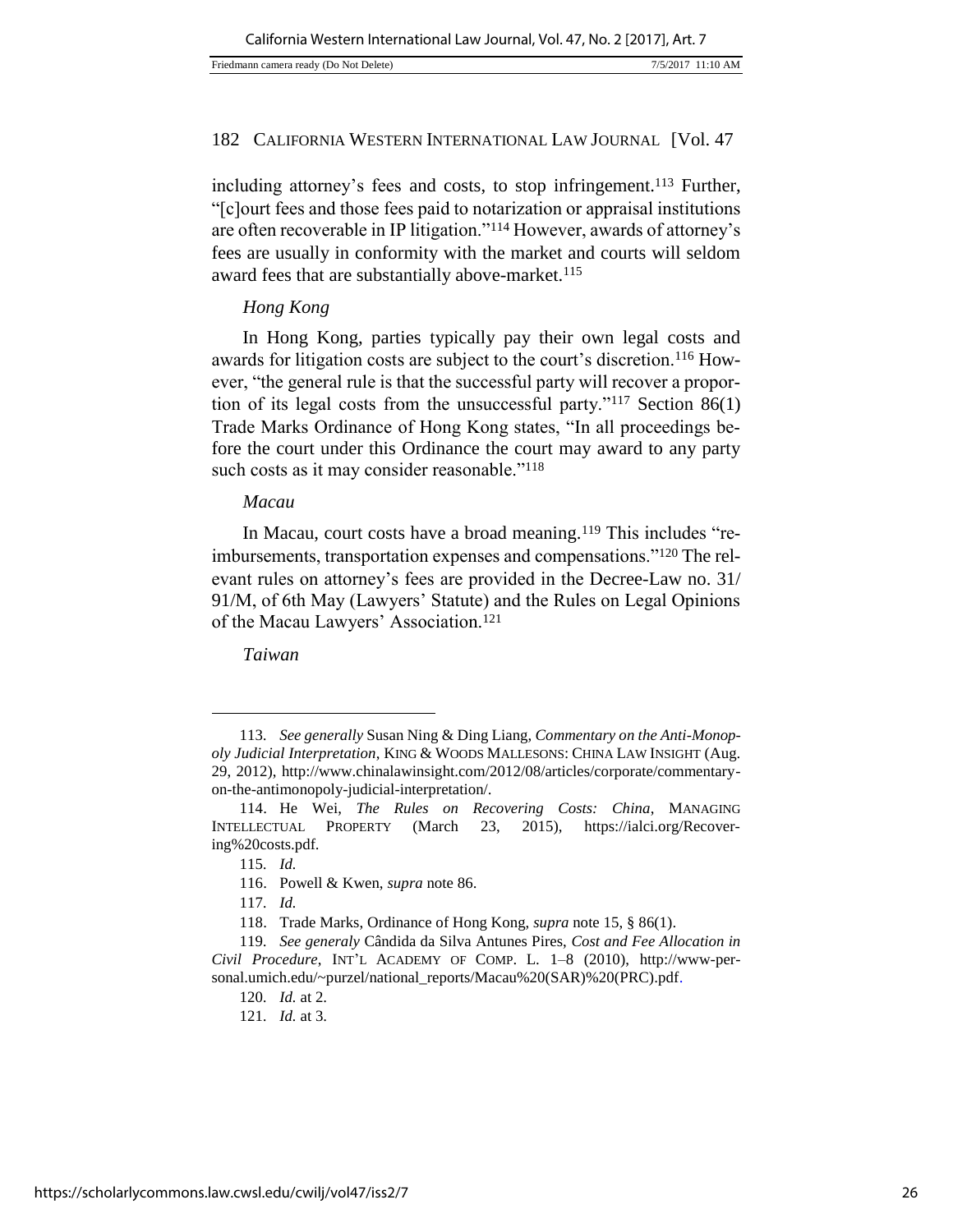| Friedmann camera ready (Do Not Delete)<br>7/5/2017 11:10 AM |
|-------------------------------------------------------------|
|-------------------------------------------------------------|

In Taiwan, the plaintiff must advance for court fees, which are calculated based on the value of the claim.<sup>122</sup> The losing party pays the court fees to the prevailing party except for attorney's fees, unless expressly agreed on by the parties. <sup>123</sup>

#### *C. Abusive Use of Well-known Trademarks*

In the above-mentioned jurisdictions, there is a distinction between well-known registered trademarks and well-known unregistered trademarks. Registered well-known trademarks are protected against identical and similar signs used for identical, similar, and dissimilar goods and services. Whereas, unregistered well-known trademarks are protected for identical and similar goods and services.

Article 13 Trademark Law of the PRC implements Article 16(3) TRIPS,<sup>124</sup> by expanding protection against confusion to dissimilar goods, of trademarks which are liable to confusion, pursuant to Article

<sup>122.</sup> Chia-Ching Lee & Angela Y. Lin, Litigation, Chapter 42 *Taiwan in* THE INT'L COMP. LEGAL GUIDE TO LITIG. & DISP. RES. 309 (2010), http://www.leeandli.com/att/Profile/Litigation\_Dispute\_Resolution\_2010\_Taiwan.pdf.

<sup>123</sup>*. See generally* HENRY COHEN, AWARDS OF ATTORNEYS' FEES BY FEDERAL COURTS, FEDERAL AGENCIES AND SELECTED FOREIGN COUNTRIES 137 (Mary V. Capisio ed., 2002); Lee & Lin, *Taiwan in* THE INTERNATIONAL COMPARATIVE LEGAL GUIDE TO LITIGATION & DISPUTE RESOLUTION 309–315 (2010).

<sup>124.</sup> Trademark Law of the PRC, *supra* note 14, art. 13 ("Where a trademark in respect of which the application for registration is filed for use for identical or similar goods is a reproduction, imitation or translation of another person's trademark not registered in China and likely to cause confusion, it shall be rejected for registration and prohibited from use. Where a trademark in respect of which the application for registration is filed for use for non-identical or dissimilar goods is a reproduction, imitation or translation of the well-known mark of another person that has been registered in China, misleads the public and is likely to create prejudice to the interests of the well-known mark registrant, it shall be rejected for registration and prohibited from use."). *See also* TRIPS, *supra* note 6, art. 16(3).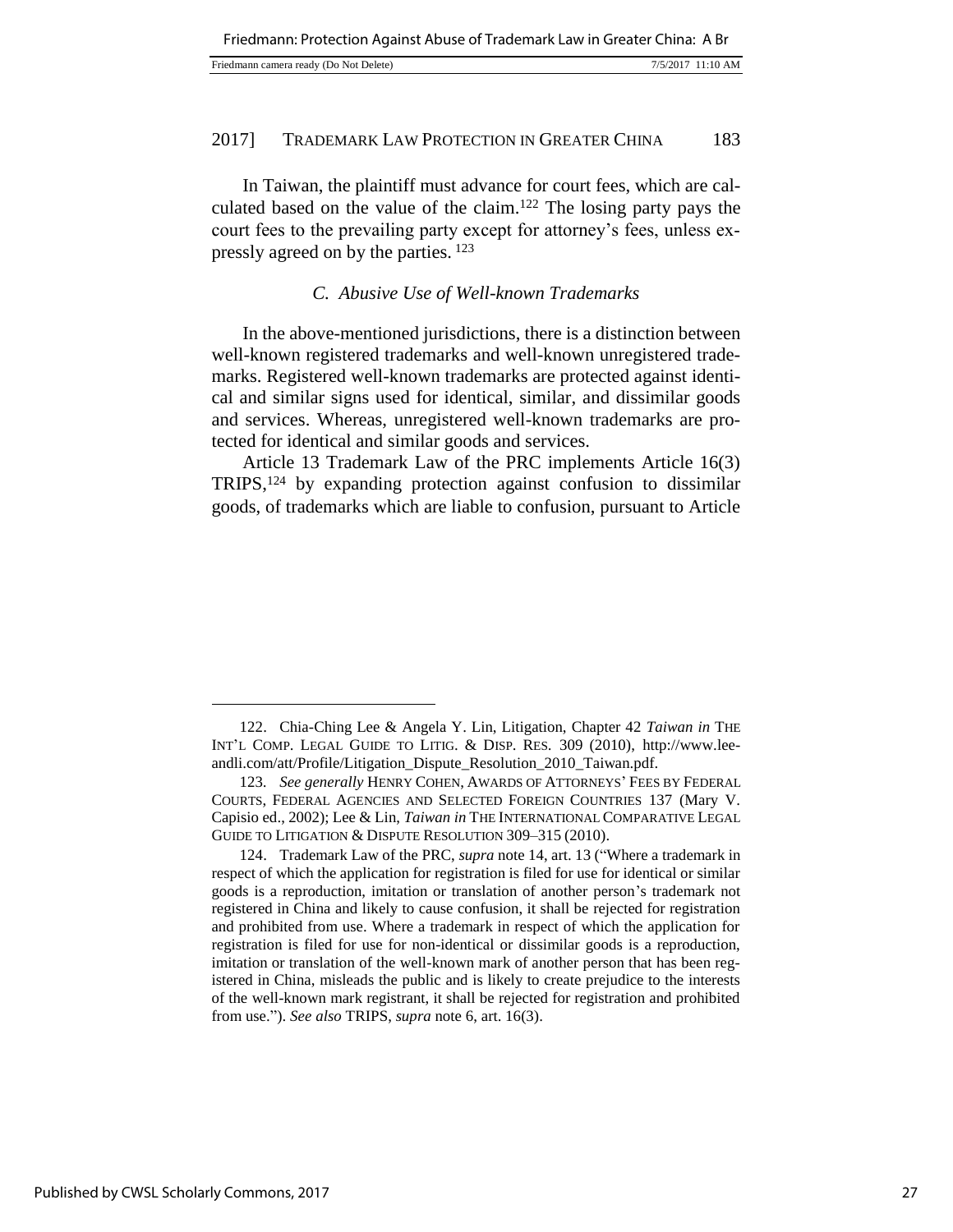6 of the Paris Convention.125 This approach is different from the protection against dilution by blurring<sup>126</sup> and tarnishment.<sup>127</sup> Hong Kong protects well-known trademarks against both confusion and dilution.<sup>128</sup>

In Macau, a trademark holder with a registered or unregistered trademark may protect the mark by alleging unfair competition under the Macau Commercial Code.129 To successfully allege unfair competition, the applicant must prove "that the owner enjoyed prior reputation and damage inflicted on to his mark. However, the registration of a trademark under the 'Industrial Property Code' gives an owner the right to prevent third parties from using his mark, or a deceptively similar mark, without the owner's consent for the products or services for which it is registered."<sup>130</sup> Moreover, the mark holder "may also prevent" other persons from using the mark in relation to products or services for which his mark is registered or in relation to similar products or services."<sup>131</sup>

Similarly, in Taiwan, confusion or dilution of a well-known trademark is a ground to refuse the registration of an identical or similar trademark.<sup>132</sup> Interestingly, "*knowingly* using a trademark which is identical with or similar to another person's well-known registered

<sup>125.</sup> TRIPS, *supra* note 6, art. 16(3) ("Article 6 of the Paris Convention (1967) shall apply, mutatis mutandis, to goods or services which are not similar to those in respect of which a trademark is registered, provided that use of that trademark in relation to those goods or services would indicate a connection between those goods or services and the owner of the registered trademark are likely to be damaged by such use  $\ldots$ .").

<sup>126.</sup> "Dilution by blurring" refers to the whittling away of distinctiveness caused by the unauthorized use of a mark on dissimilar products. *Bluring*, BLACK'S LAW DICTIONARY (10th ed. 2014).

<sup>127.</sup> "Dilution by tarnishment" refers to an attack on the reputation and positive image of the trademark, by portraying it in an unsavoury way. *Tarnishment*, BLACK'S LAW DICTIONARY (10th ed. 2014).

<sup>128.</sup> Trade Marks Ordinance of Hong Kong, *supra* note 15, §§ 12(4)(b) (registration),  $18(4)(c)$  (infringement),  $21(2)(a)$ –(b) (use in advertising etc.).

<sup>129.</sup> Industrial Property Code of Macau, *supra* note 16, arts. 158–59.

<sup>130</sup>*. Registration Guide of Trademarks*, MACAO VICTORY INTELLECTUAL PROPERTY AGENT CO., LTD (Sept. 2, 2012), http://www.macautm.com/en/?c=articles&a=show&id=46.

<sup>131</sup>*. Id. See also* Macau Special Administrative Region, *Registration Guide of Trademarks*, Benefits of Registration of a Trademark, MACAU SAR ECONOMIC SERVICES, http://bo.io.gov.mo/edicoes/en/dse/grm/#te1s2 (last updated 2017).

<sup>132.</sup> Trademark Act of Taiwan, *supra* note 17, art. 30(11).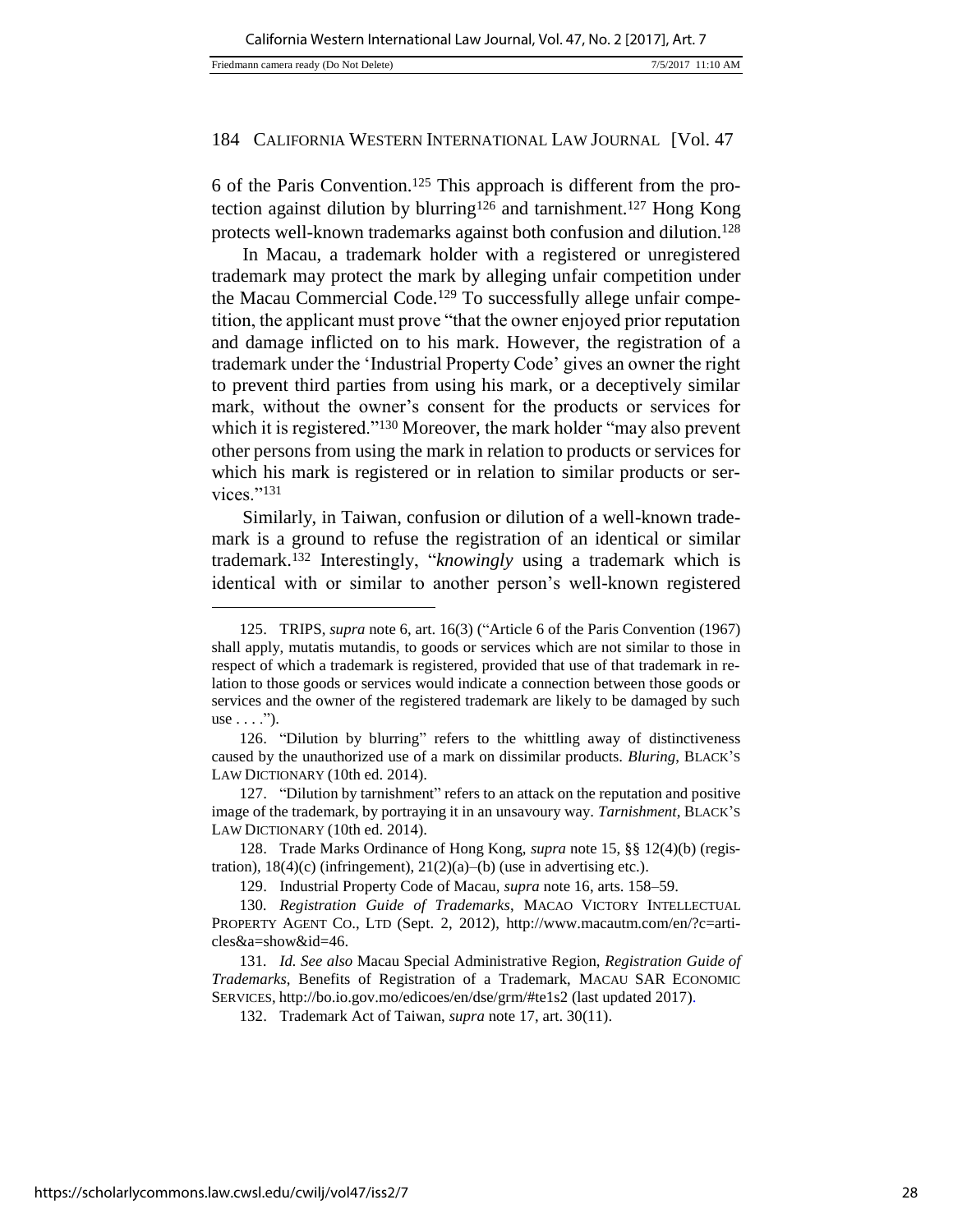|  | Friedmann camera ready (Do Not Delete) | 11:10 AM<br>7/5/2017 |
|--|----------------------------------------|----------------------|
|--|----------------------------------------|----------------------|

trademark" constitutes "a likelihood of dilution of the distinctiveness or reputation of the said well-known trademark."<sup>133</sup> Of course, in case of well-known registered trademarks, *a fortiori*, it is hard to deny one's knowledge of such a trademark.

## *1. What Qualifies as a Well-Known Trademark*

Different jurisdictions use different methods for the acknowledgment of a trademark as a well-known trademark. Article 14 Trademark Law of the PRC provides factors of what constitutes a well-known trademark in the PRC. One of the factors is "the recognition degree of the trademark among the relevant public."<sup>134</sup> According to the Supreme People's Court, a well-known mark is defined as a trademark "that is widely known to the relevant sector of the public in China."135 The protection of a famous niche is confirmed by the World Intellectual Property Organization Joint Recommendation,<sup>136</sup> and differs significantly from the US requirement of fame to "the general consuming public."<sup>137</sup>

The CTMO and TRAB have interpreted Article 32 Trademark Law of the PRC to provide "protection where the victim brand has been used and achieved a definite degree of fame before the pirate's filing date. However, Chinese law requires that such use and fame occur in China,

<sup>133</sup>*. Id.* art. 70(1).

<sup>134.</sup> Trademark Law of the PRC, *supra* note 14, art. 14(1). The other factors of Article 14 Trademark Law of the PRC are: "(2) The duration in which the trademark has been in use; (3) The duration, extent and geographical scope of all publicity operations carried out for the trademark; (4) The records of protection of a well-known trademark provided for the trademark and; (5) Other factors making the trademark well-known." *Id.*

<sup>135.</sup> 最高人民进院关于审理涉及驰名商标保护的民事纠纷案件应用法律若干问题的解释 [Interpretation of the Supreme People's Court of Several Issues Concerning the Application of the Law to the Trial of Civil Dispute Cases Involving Well-Known Trademarks] (promulgated by Adjudication Board of the Sup. People's Ct. Apr. 22, 2009, effective May 1, 2009), art. 1, *translated in* http://www.cpahkltd.com/Upload-Files/20100316160403610.pdf

<sup>136.</sup> Assembly of the Paris Union for the Protection of Industrial Property, General Assembly of the World Intellectual Property Organization [WIPO], *Joint Recommendation Concerning Provisions on the Protection of Well-Known Marks*, art. 3(1), (Sept. 20, 1999), http://www.wipo.int/edocs/pubdocs/en/marks/833/pub833.pdf.

<sup>137.</sup> Lanham Act, Pub. L. No. 104-98, 109 Stat. 985 (codified at 15 U.S.C.A. § 1125(c)) (2012).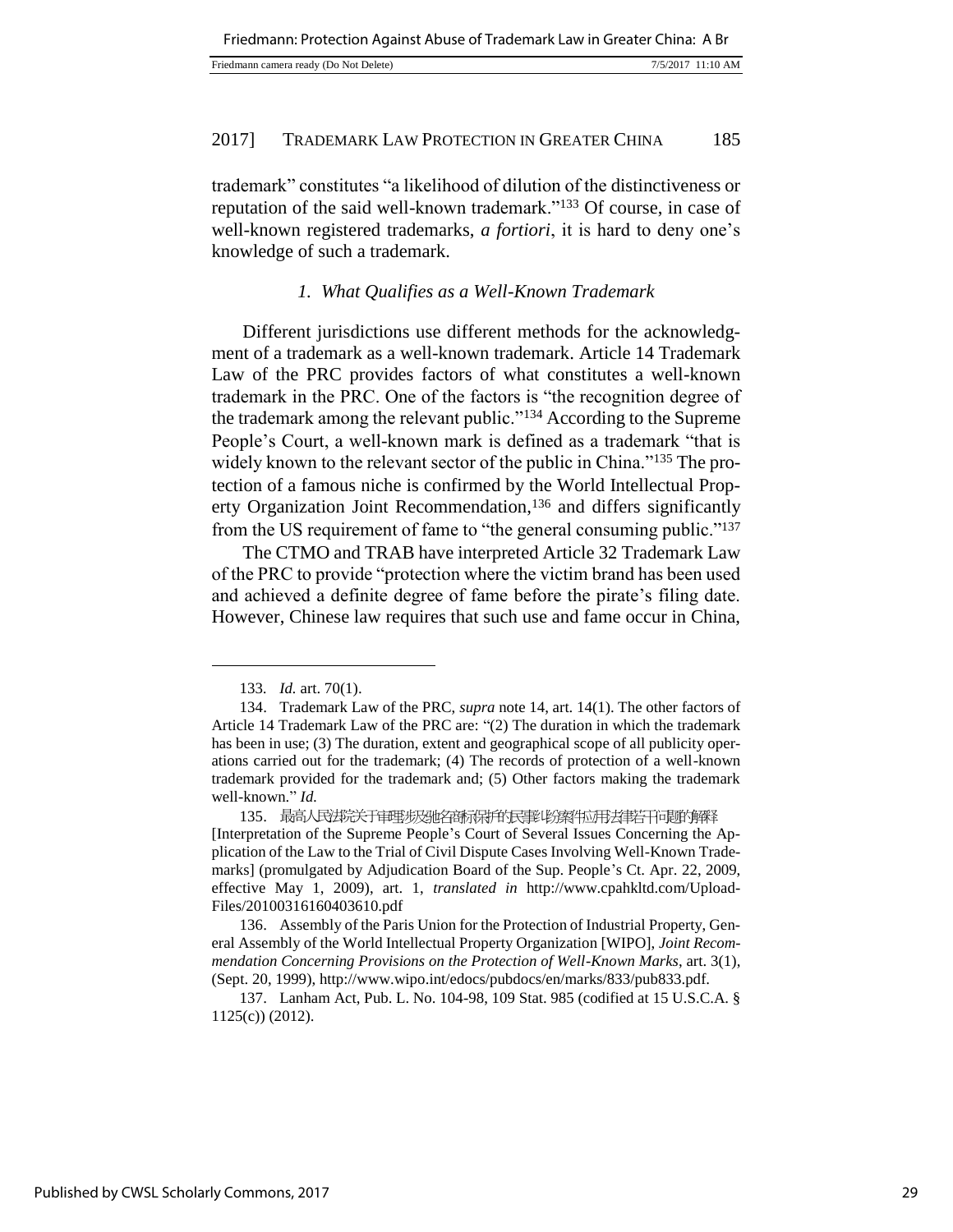rather than overseas. . . . "<sup>138</sup> As mentioned above in Section 2.2.3 Litigation, the Chinese trademark system distinguishes rigidly between subclasses for trademarks that are not well-known. The CTMO and TRAB do not provide well-known trademarks with absolute protection to all classes.<sup>139</sup> Instead, protection is relative against classes and subclasses that could mislead the public.<sup>140</sup>

In contrast, in Hong Kong, section 60 of the Trade Marks Ordinance introduces a group of trademarks next to well-known trademarks: trademarks that are exceptionally well-known in Hong Kong. An exceptionally well-known trademark may be "registered as a defensive trademark in respect of particular goods or services even if the owner of the registered trademark does not use or intend to use the trademark in relation [to] those goods or services."<sup>141</sup>

The distinction between well-known and famous trademarks and those trademarks are that neither can help delineate trademark bullying, according to Professor Port.<sup>142</sup> He argued that "[t]rademark bullying occurs when there is evidence that a trademark holder asserts a nonfamous mark against a non-competing entity on or in connection with goods or services into which the plaintiff has no reasonable expectation of expanding."<sup>143</sup> Accordingly, only the non-famous or not well-known trademark holders are overreaching, even though they are basically behaving in the same pattern as many holders of well-known trademarks.

Despite Port's suggestion, well-known trademark holders could overreach if they unreasonably claim protection for classes of goods and services that are far away from those classes of goods and services in which they are active or will ever be active. In other words, wellknown trademarks can be used by bullies if they try to drive any noncompetitor out of their trademark "force-field," even though there is no likelihood of confusion. Indeed, in May 2015, the Taiwan Intellectual

<sup>138</sup>*. China Trade Marks: Decisions*, *supra* note 34.

<sup>139.</sup> Yangyue Chen, Should China Protect Trademarks against Dilution? A Critical Look at the Experience of the United States and the Prospects for Application in China (2009/10) (unpublished L.L.M. thesis, Munich Intellectual Property Law Center), http://ssrn.com/abstract=1683082.

<sup>140</sup>*. See id.*

<sup>141.</sup> Trade Marks Ordinance of Hong Kong, *supra* note 15, § 60(2).

<sup>142</sup>*. See* Kenneth Port, *Trademark Extortion Revisited: A Response to Vogel and Schachter*, 14 CHI. KENT J. OF INTELL. PROP. 217, 221 (2014).

<sup>143</sup>*. Id*.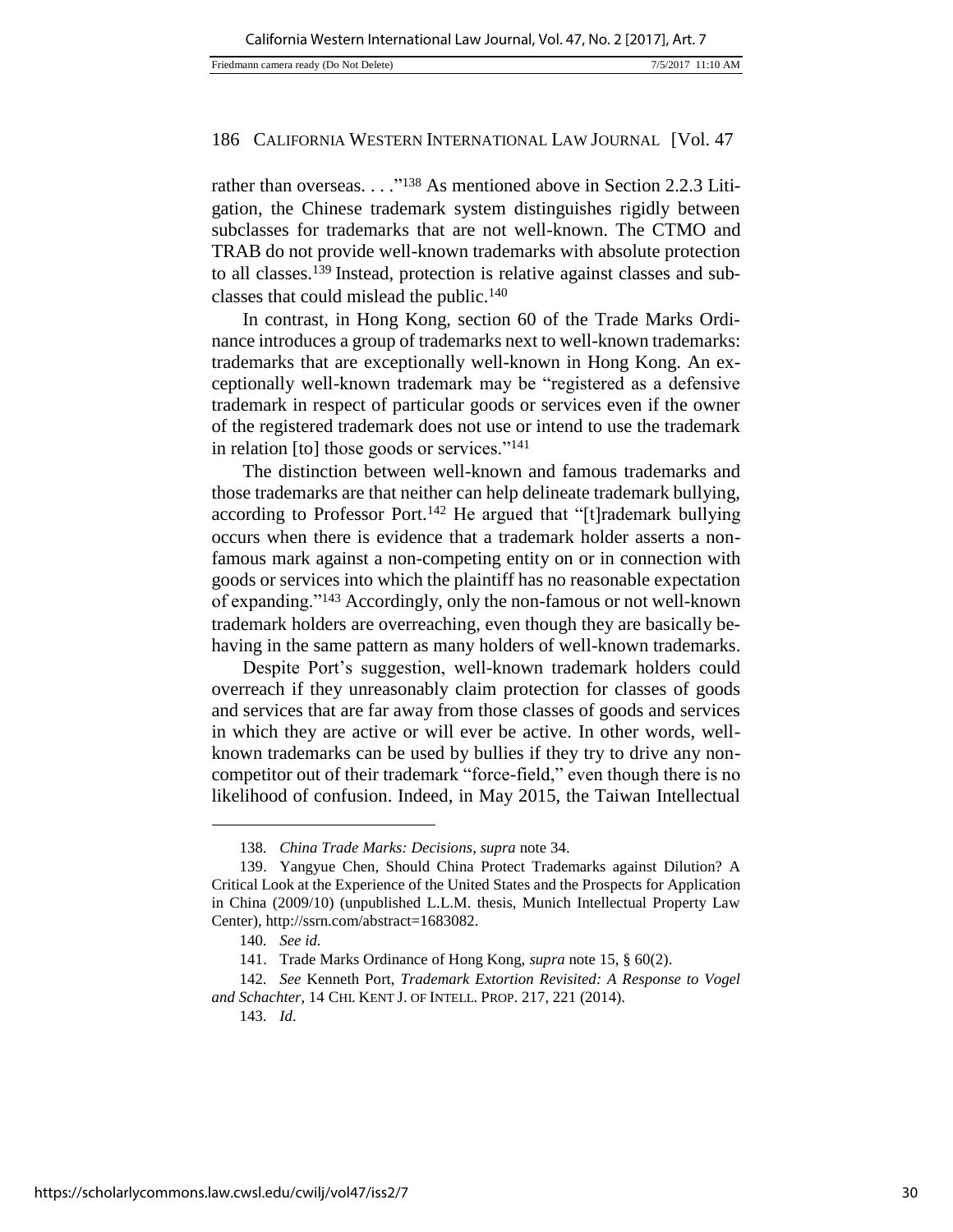| Friedmann camera ready (Do Not Delete) | 7/5/2017 11:10 AM |  |
|----------------------------------------|-------------------|--|
|                                        |                   |  |

Property Court held that a series of Red Bull trademarks were wellknown, and that the mark's protection extended to wholly distinct industries such as oils, greases, lubricants, services for automobile repair, cleaning, and maintenance.<sup>144</sup>

Overreaching by well-known trademark holders can also be found in the PRC. Despite its rigid application of the principle of specificity, the Beijing People's Court held in the case of Facebook v. Zhujiang Beverage, that the latter's trademark in the classes for drinks and porridge were revoked.<sup>145</sup> The trademark "Lian Shu" (脸书) means literally "face book," but refers to masks used in traditional Chinese opera.<sup>146</sup> Therefore, one could argue that Facebook abuses trademark law. Then again, even though Facebook is blocked in the PRC, it is a well-known trademark in the PRC, and thus qualifies not only for protection against trademark infringement but also for an extended protection against confusion for dissimilar activities.

Why would any well-known trademark holder want to risk being labeled a trademark bully? One explanation is that each non-competitor is a potential future competitor. Conglomerates like Samsung demonstrate how trademark holders can extend the use of their trademark into new markets, leveraging their reputation in the process. In order to advance this interest, such companies might adopt a zero-tolerance policy for any unauthorized use of their trademark.<sup>147</sup> A second explanation is that some well-known trademark holders have an independent self-financed, IP enforcement department. Threatening litigation, which forces financially weaker companies into large settlements, can result

<sup>144.</sup> Crystal J. Chen, *Red Bull Wins the Fight Against Fly Bull*, LEXOLOGY: TSAI LEE & CHEN PATENT ATTORNEY & ATTORNEY AT LAW (Nov. 3, 2015), http://www.lexology.com/library/detail.aspx?g=9b3c09ad-7aa7-4cf0-8aa6- 744403536201.

<sup>145</sup>*. See* Alyssa Abkowitz & Lilian Lin, *Facebook Wins a Trademark Battle in China*, WALL ST. J.: CHINA REAL TIME REPORT (May 9, 2016, 2:29 PM), http://blogs.wsj.com/chinarealtime/2016/05/09/facebook-wins-a-trademark-battlein-china/.

<sup>146</sup>*. Id.*

<sup>147.</sup> Please note the difference between unauthorized use of the trademark and unauthorized "trademark use." Only the latter category is making use of the trademark as such (commercial use or use in the course of trade). Danny Friedmann, A Paradigm Shift of the Trademark Logo Towards Algorithmic Justice (Aug. 31, 2013). PhD thesis, Faculty of Law, Chinese University of Hong Kong, 31 Aug. 2013, 137–44, https://ssrn.com/abstract=2964655.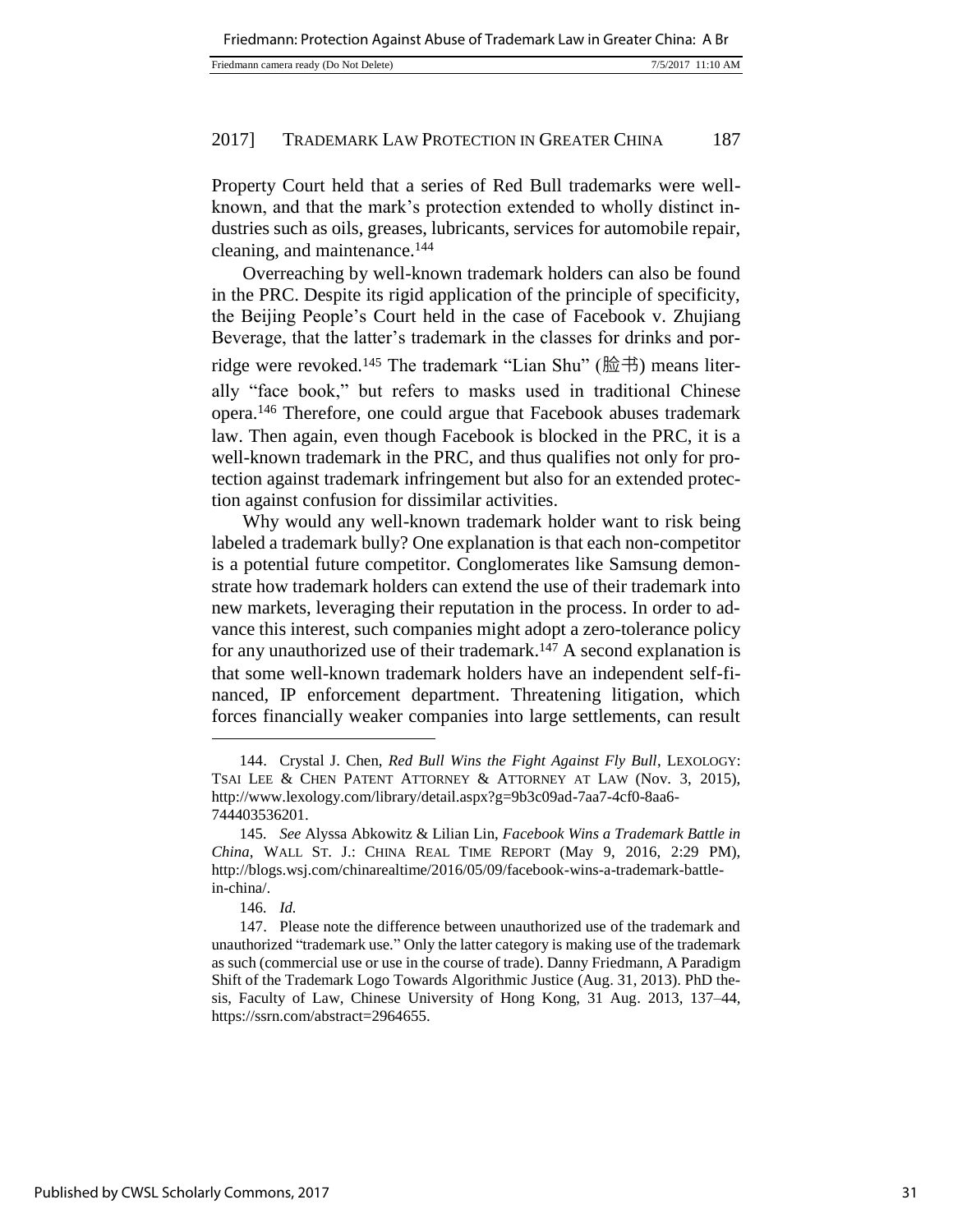in a lucrative revenue stream, thereby incentivizing aggressive enforcement actions.

One can argue that the PRC is trying to protect Chinese consumers against especially well-known Chinese trademarks and local trademark proprietors against well-known foreign trademarks.148 Article 9 Trademark Law of the PRC gives the registrant of a normal trademark "the right to indicate the wording 'Registered Trademark' or a sign indicating that the trademark is registered."149 While the registrant of a wellknown trademark may not use such an indication.<sup>150</sup> The intent is to protect Chinese consumers against abuse, because many are not familiar with the well-known trademark concept.<sup>151</sup> The trademark holders whose marks were considered well-known in a court, used it in advertisements completely detached from its original case-related meaning.<sup>152</sup>

# *D. Beyond Trademark Provisions Protecting Against Abuse: Competition Law*

Intellectual property and anti-trust law have a common purpose, to promote consumer welfare growth, efficient allocation of resources, and innovation, according to Article 55 Anti-Monopoly Law of the PRC.<sup>153</sup> This provision is not applicable to a company's lawful exercise of its intellectual property rights, so long as the company does not intend to use these rights to eliminate or restrict competition.<sup>154</sup> In the

l

154*. See id.*

<sup>148.</sup> Think about Apple's problems with iPhone (*see supra* note 19) and Hermès' travails (*see supra* note 27) in the PRC.

<sup>149.</sup> Trademark Law of the PRC, *supra* note 14, art. 9.

<sup>150.</sup> *Id*. art. 14. ("Producers and operators shall neither use characters such as 'Well-known Trademark' in the goods, on the packaging or vessels nor apply the same for advertising, exhibition or other commercial activities.")

<sup>151</sup>*. Id.* art. 1.

<sup>152.</sup> This is what Professor Liu *cum suis* calls the Alienation of listing of wellknown trademarks. *See* Kung-Chung Liu et al., *The Use and Misuse of Well-Known Marks Listings*, 40 INT'L REV. OF INDUSTRIAL PROP. AND COMPETITION LAW 685, 697 (2009).

<sup>153.</sup> 中华人民共和国反垄断法 [Anti-Monopoly Law of the People's Republic of China] (promulgated by the Pres. Order No. 68, Aug. 30, 2007, effective date Aug. 1, 2008), art. 55, *translated in* http://english.mofcom.gov.cn/article/policyrelease/Businessregulations/201303/20130300045909.shtml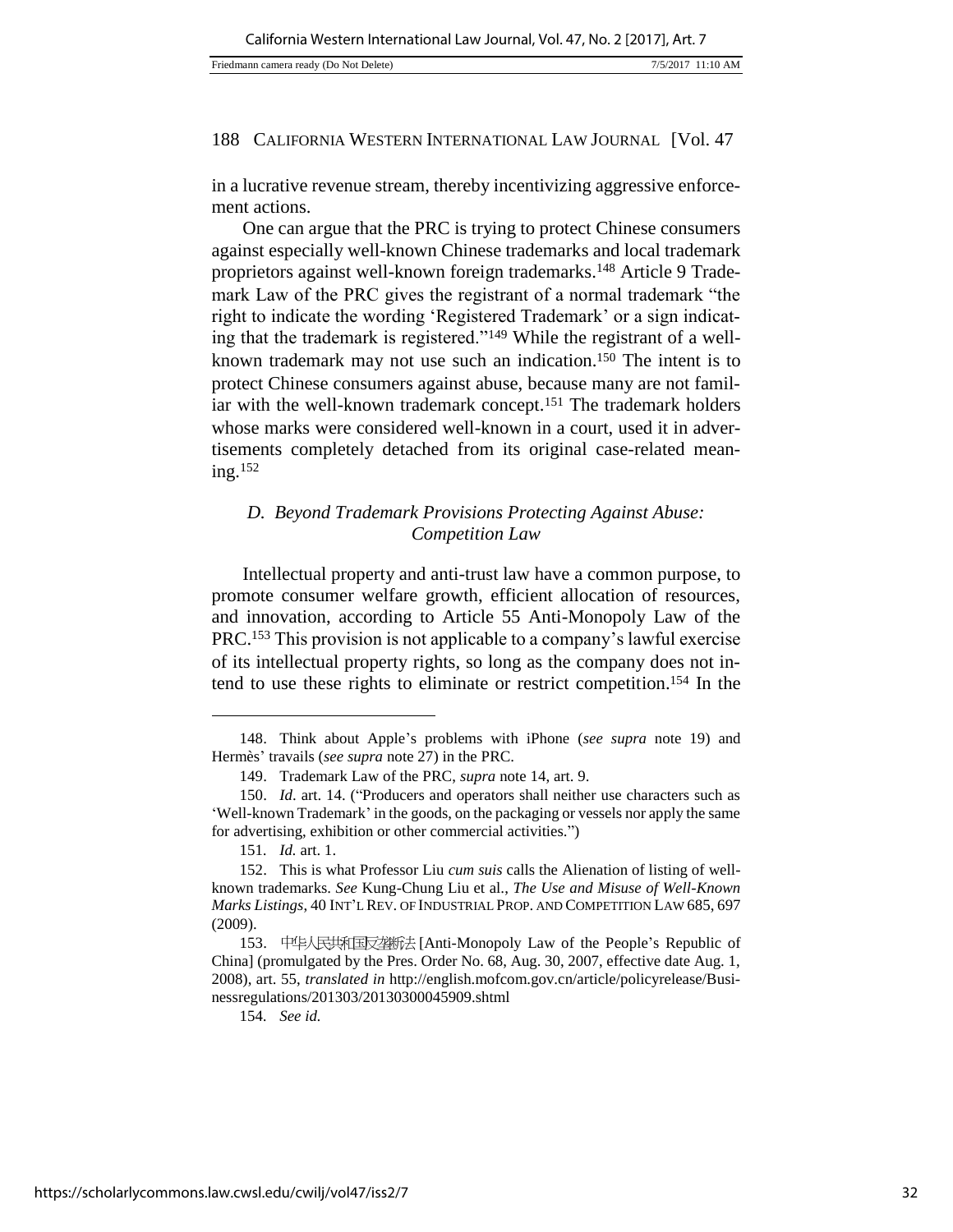| Friedmann camera ready (Do Not Delete)<br>7/5/2017 11:10 AM |  |
|-------------------------------------------------------------|--|
|-------------------------------------------------------------|--|

PRC, the Provisions on Prohibiting the Abuse of Intellectual Property Rights to Exclude or Restrict Competition is mainly focused on the abuse of patent law, but it also encompasses trademark law.<sup>155</sup>

As mentioned in Section 2(C), in Macau, a trademark holder of a registered or unregistered trademark may protect the mark against trademark dilution and free-riding by bringing an Unfair Competition action under the Macau Commercial Code.<sup>156</sup>

Taiwan's Fair Trade Law clearly indicates that it applies to conduct outside the proper exercise of rights pursuant to the provisions of the Trademark Law.<sup>157</sup> For example, the Fair Trade Law is applicable in cease-and-desist cases where the plaintiff is claiming that defendant infringed on its trademark but is impeding fair competition in the process.<sup>158</sup> An illustration of how competition law in Taiwan is used in the protection against trademark abuse, can be found in the decision made by the Intellectual Property Court.<sup>159</sup>

156. Powell & Kwan, *supra* note 86.

159. Jane Tsai, *Competition Law*, LEE TSAI & PARTNERS (May 31, 2016), http://www.leetsai.com/fyi/front/bin/ptlist.phtml?Category=107899.

<sup>155.</sup> Trademark Law was explicitly stated as belonging to the scope of the Guidelines: Article 7 Draft Guidelines on IP Abuse for public consultation (SAIC Draft Guidelines) 2 February 2016, available at: http://www.saic.gov.cn/zwgk/zyfb/qt/fld/201602/t20160204\_166506.html. Apart from that, one can assume Trademark Law is part of the scope, although this is not explicitly stated. *See* Provisions on Prohibiting the Abuse of Intellectual Property Rights to Preclude or Restrict Competition, SAIC (2015), http://www.saic.gov.cn/zwgk/zyfb/zjl/fld/201504/t20150413\_155103.html; Anti-Monopoly Guidelines on IP Abuse (Draft for Comments), NDRC (2015), http://www.sdpc.gov.cn/gzdt/201512/t20151231\_770313.html.

<sup>157.</sup> "No provision of this Act shall apply to any proper conduct in connection with the exercise of rights pursuant to the provisions of the Copyright Law, Trademark Law, or Patent Law." Fair Trade Act of 2011 (2011), art. 45, http://www.ftc.gov.tw/internet/english/doc/docDetail.aspx?uid=644&docid=12106.

<sup>158</sup>*. Id.* art. 24 ("In addition to what is provided for in this Act, no enterprise shall otherwise have any deceptive or obviously unfair conduct that is able to affect trading order."); *id.* art. 19 ("No enterprise shall have any of the following acts which is likely to lessen competition or to impede fair competition: causing another enterprise to discontinue supply, purchase or other business transactions with a particular enterprise for the purpose of injuring such particular enterprise.").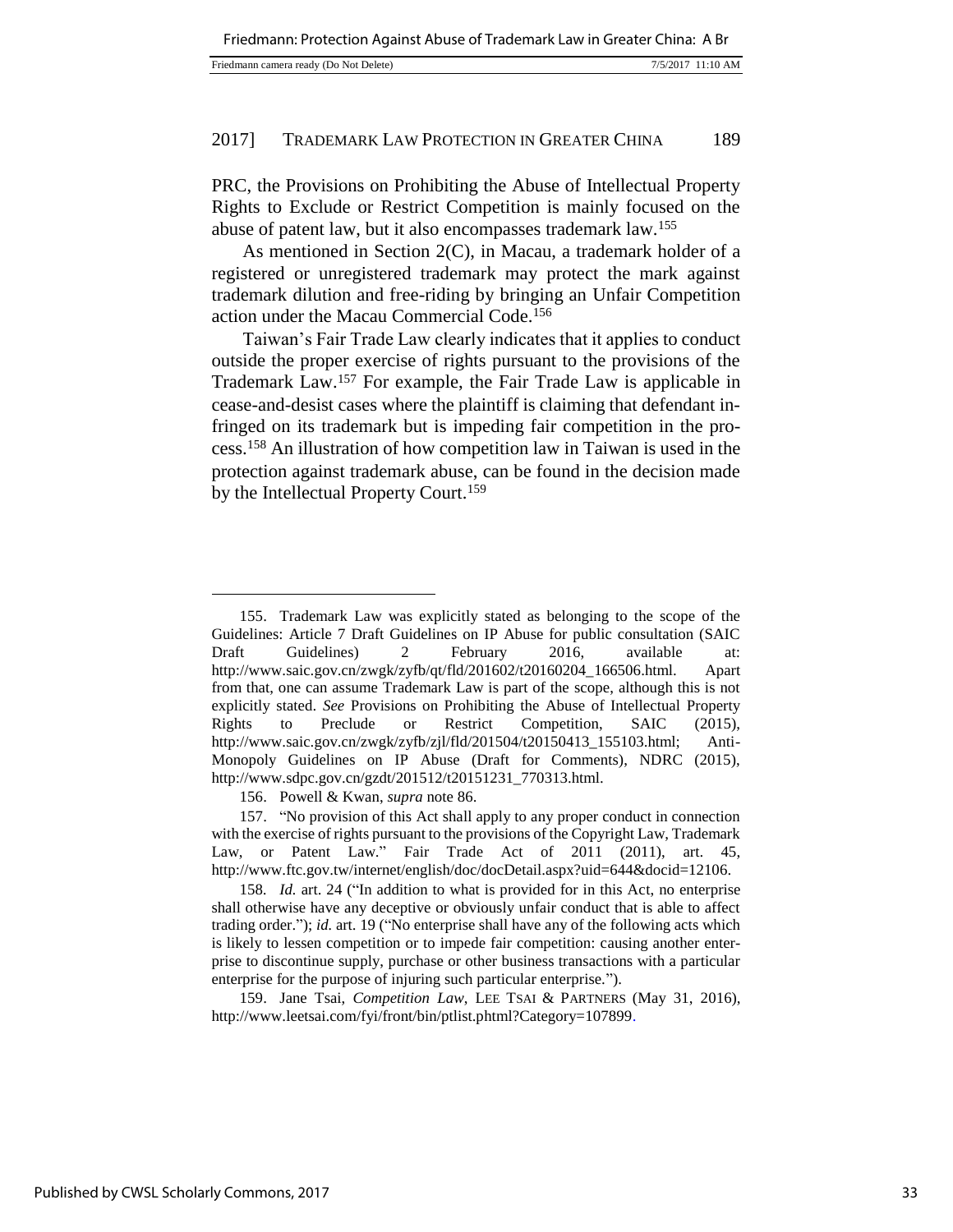#### III. CONCLUSIONS

In contrast to many Western jurisdictions where interest groups traditionally play a predominant role in the creation of trademark legislation (industry capture), the PRC, Hong Kong, Taiwan, and Macau seem to seek a more balanced trademark system that curbs abusive trademark registration, excessive litigation, and abusive well-known trademark use and uses competition laws to prevent the loss of competition.

In today's world of expanding globalization and "One Belt, One Road" initiatives,<sup>160</sup> it is important for trademark offices and courts to recognize famous or well-known trademarks so that bad faith trademark applications can be easily identified. Also, the applications of former trademark squatters should be highly scrutinized. Other useful indicators to identify bad faith trademark registrations include: the absence of the use of the trademark in the course of trade, the presence of trading propositions to prior users.

The PRC, Hong Kong, Taiwan, and Macau have introduced legislation against the abuse of trademark law. For example, these jurisdictions have implemented exceptions and refuse the registration of descriptive marks such as the description of quality, intended purpose, material, place of origin or relevant characteristics, and goods or services that are generic or devoid of distinctive character.<sup>161</sup> This allows competition and creativity to continue to flourish. One can further argue that pure color trademarks, which are currently allowed in Hong Kong and Taiwan, stifle creativity, innovation and competition, and should be prohibited altogether or allowed only after adherence to very strict distinctiveness tests.

<sup>160.</sup> In September 2013, Chinese president Xi Jinping launched the Silk Road Economic Belt, which was expanded with the 21<sup>st</sup> Century Maritime Silk Road and many more initiatives to increase the connectivity and cooperation between the PRC and the rest of Eurasia. Tian Shaohui, *Chronology of China's Belt and Road Initiative*, XINHUANET (Mar. 28, 2015), http://news.xinhuanet.com/english/2015- 03/28/c\_134105435.htm.

<sup>161.</sup> The same kinds of restrictions in the E.U. help to protect from trademark abuse. For example, see C-108/97 and C-109/97, Windsurfing Chiemsee Productions – und Vertriebs GmbH (WSC), 1999 E.C.R. I-2810, where "Chiemsee" in "Windsurfing Chiemsee" was held to be protectable even though it could be confused with a geographical origin—the Chiemsee, a popular lake in Bavaria—only because Windsurfing Chiemsee was based near the shores of the Chiemsee.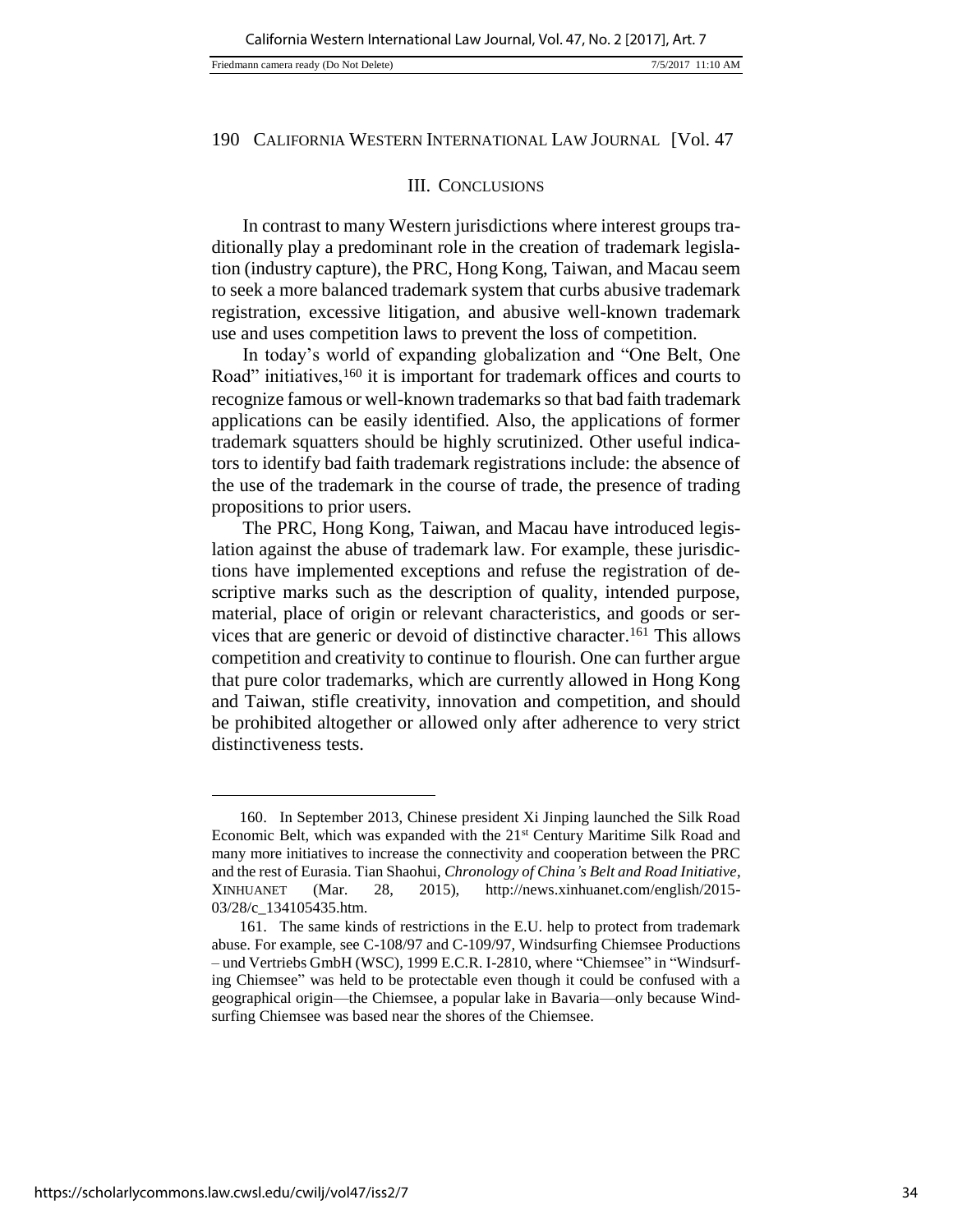| Friedmann camera ready (Do Not Delete) | 7/5/2017 11:10 AM |
|----------------------------------------|-------------------|

Trademark holders have two conflicting interests when deciding whether to enforce their rights: on the one hand, non-action is acquiescence to the use of their trademark, on the other hand, consumers and the market view enforcement as overly aggressive and overreaching.

To limit the abuse of trademark oppositions based on relative grounds, the above-mentioned jurisdictions have placed limits on the time and parties for filing an opposition.

Curbing the abuses of overreaching well-known trademarks should also be a priority. This article suggests that well-known registered trademarks should be protected against the trademark of dissimilar goods that have some relation to, and could be confused by, the good. To avoid the abusive threat of litigation by well-known trademark owners, the courts could qualify it as an abuse when a party asserts a trademark right in a case where the parties are not competing and there is no intention of competition in the future. To avoid abusive use of injunctions and detainment of goods by Customs, legislation could require that each applicant provides a guaranty and institutes a legal proceeding on the merits.

Courts can signal a strengthening of measures against trademark abuse by implementing similar measures as the PRC. The PRC is generally known for granting potentially hostile trademarks because it applies the principle of specificity to a high degree, which allows for different parties to register the same trademark for different classes of goods and services, but also at the level of subclasses. However, in the 2014 *Whole Foods* case, the PRC Trademark Office shifted the burden of proof to the trademark squatter to demonstrate good faith in its application.162 Loney warns that if trademark bullies are successful in convincing a court that a sign used by a company in a completely different industry leads to a likelihood of confusion, it could be used against it in trademark infringement suits by companies in unrelated industries.

In Hong Kong, the concept of honest concurrent use of a trademark, makes a good faith co-existence between a trademark and an earlier right possible.

<sup>162</sup>*. See generally China Trade Marks: Decisions*, *supra* note 34. The Whole Foods case was a "ground-breaking decision" protecting an American brand that had no prior use or fame in the PRC. In applying Articles 7 and 30 of the PRC Trademark Law, Whole Foods was allowed to prove bad faith via circumstantial evidence that the trademark squatter had filed for other trademarks for brands that were famous in the PRC.